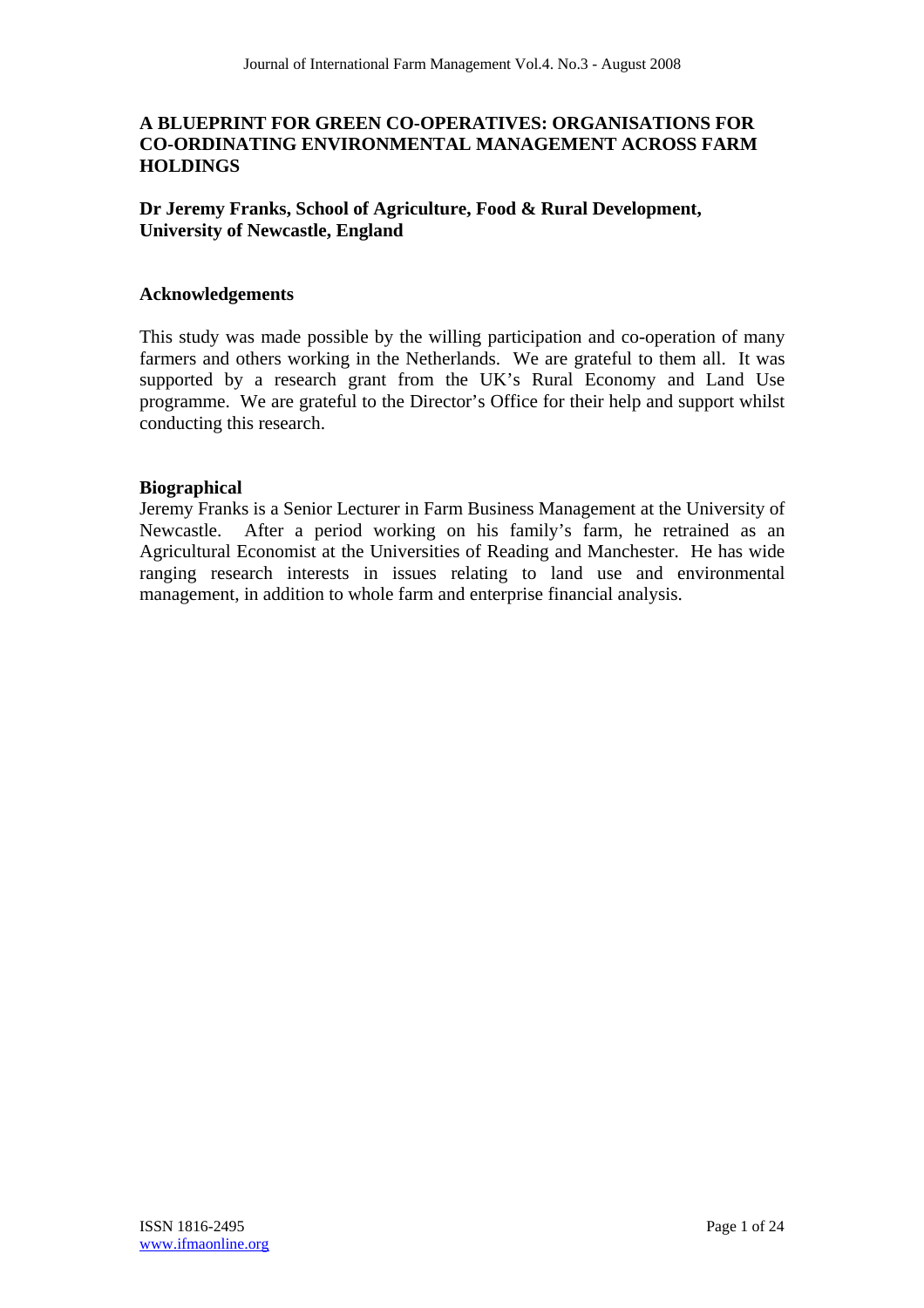# **Abstract**

*Dutch environmental co-operatives (ECs) are voluntary clubs of farmers (and often non-farmers) working to enhance the natural environment and the rural economy. They can be described as boundary organisations as they bring together diverse interest groups to share perspectives, rekindle motivations, and develop and support innovative programmes. Their particular contribution is to co-ordinate environmental activities that span farm holdings thus addressing environmental problems at the most appropriate scale (e.g. landscape or catchment rather than the farm by farm approach typically used). This paper describes a sample of long-established and more recently established Dutch ECs, their emergence and growth, and the managerial, operational and financial arrangements they have to support their work. The principal aim of the paper is to show that these organisations can be established by small groups of dedicated farmers, with a shared interest. It is argued that this model provides an additional option for land managers and environmental agencies elsewhere facing similar environmental pressures.* 

(Key words: co-operation, nature management, collaboration, integration)

# **INTRODUCTION**

Dutch environmental co-operatives (ECs) are clubs of farmers and often non-farmers who work to better integrate farming practices with nature management, and farming businesses with the local economy. There are some 125 ECs in the Netherlands involved in a wide range of activities, including co-ordinating environmental improvements (e.g., making joint applications to agri-environment schemes, organising landscape improvements such as tree planting and dyke maintenance); increasing access (e.g. creating foot-paths and bike-routes across members' land); providing services (e.g. training, advice to land managers on applications for environmental (and rural development) schemes); facilitating social exchange (e.g. organising discussion groups); lobbying, influencing and changing policy (e.g. access to local and national government policy formation); research (e.g. on-farm research); and providing critical mass to initiate, for example, networks to provide services for tourists in their local areas. Most ECs are involved in several of these activities (Renting and van der Ploeg, 2001a) and whilst the range is wide, each EC tends to prioritise those activities that meet local needs and opportunities.

One factor environmentally-orientated activities have in common is the mis-match between the spatial characteristics of the environment and land ownership and its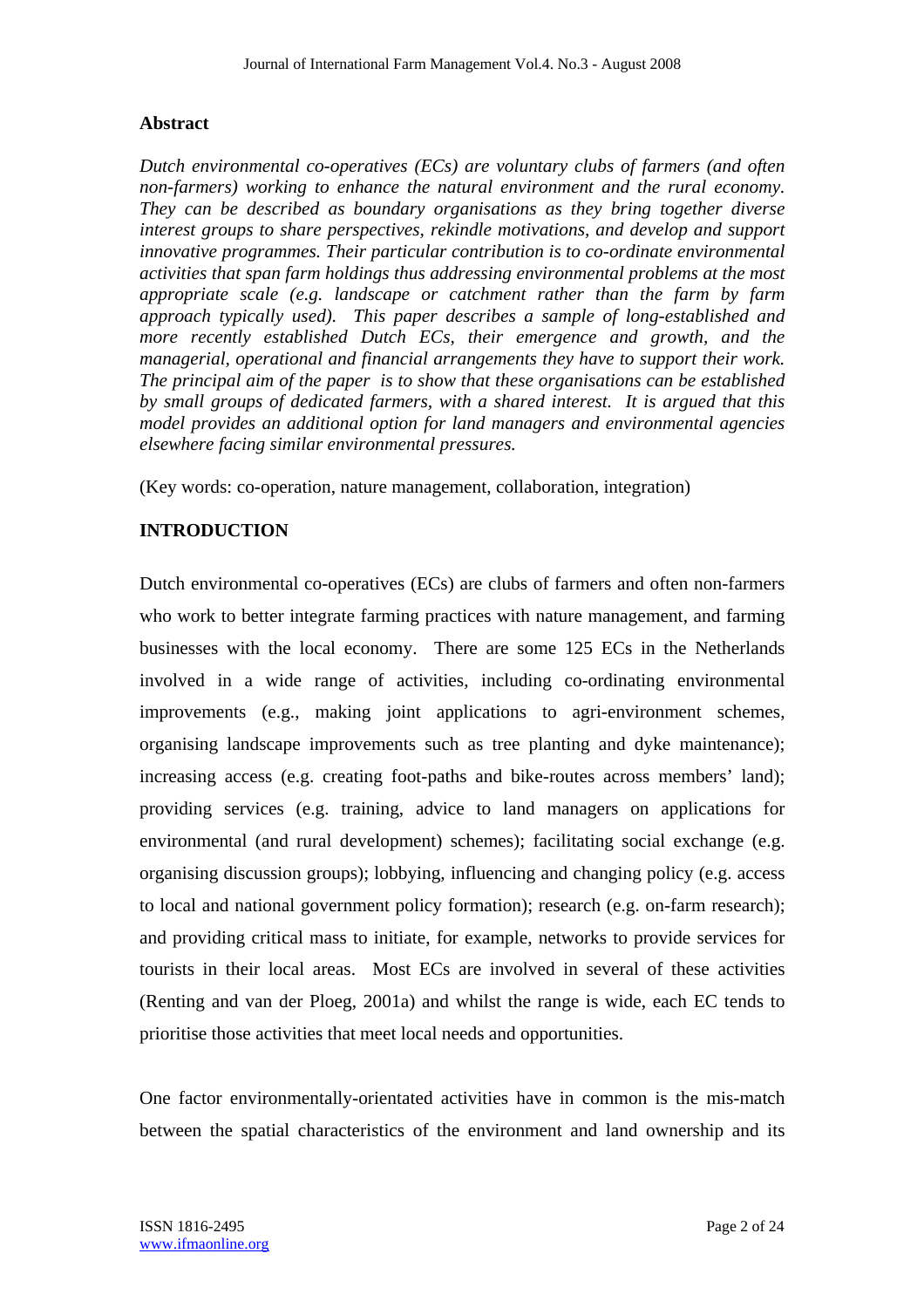management.<sup>1</sup> This mis-match is described as the institutional fit problem which Gottfried *et al.* (1996) refer to as "economies of configuration". The problem is that individual land managers/owners acting alone cannot provide the socially optimal mix of ecologically provided goods and services. ECs help overcome the institutional fit problem by bringing together diverse groups with overlapping interests in the environment and land use to share perspectives, rekindle motivations and develop and support innovative programmes. As such they are examples of the boundary organisations many conservationists believe to be important for developing future wildlife conservation and protection programmes (Berkes, 2003; Cash and Moser, 2000).

There are substantial similarities between the Netherlands and many other developed countries in relation to their agricultural production, environmental issues and policies, and an increasing dependency of farm incomes on diversified activities, which more closely integrates their financial prosperity with the wider rural rather than the narrower agricultural economy. As a member of the European Union, the policies the Netherland's can use to address environmental issues are largely prescribed by pan-European Union Regulations. These factors suggest that ECs may have a role to play in other European countries (OECD, 1998), especially as many already have policies that emphasise the need to bring resources and decision-making together at the local level (DEFRA, 2004a), which plays directly to a particular strength of ECs.

It is perhaps surprising therefore that EC-like organisations are not commonly found outside the Netherlands. This may be explained by the way environmental policy was implemented up to 2000. Unlike other European Union member states, the Netherlands government largely excluded farmers from participating in environmental management schemes, preferring specialist nature-management organisations, such as Staatsbosbeheer, $2$  to manage land designated for conservation and protection. But there is another explanation and that is that land managers elsewhere do not know

 $\overline{a}$ 

<sup>1</sup> Co-operative organisations of farmers have operated beyond the farm-gate as marketing co-operatives for many years now, but this analysis focuses on environmental co-operatives.

<sup>&</sup>lt;sup>2</sup> Staatsbosbeheer is The Netherlands National Forestry Service. It has responsibility for environmental conservation of a large area of the Netherlands.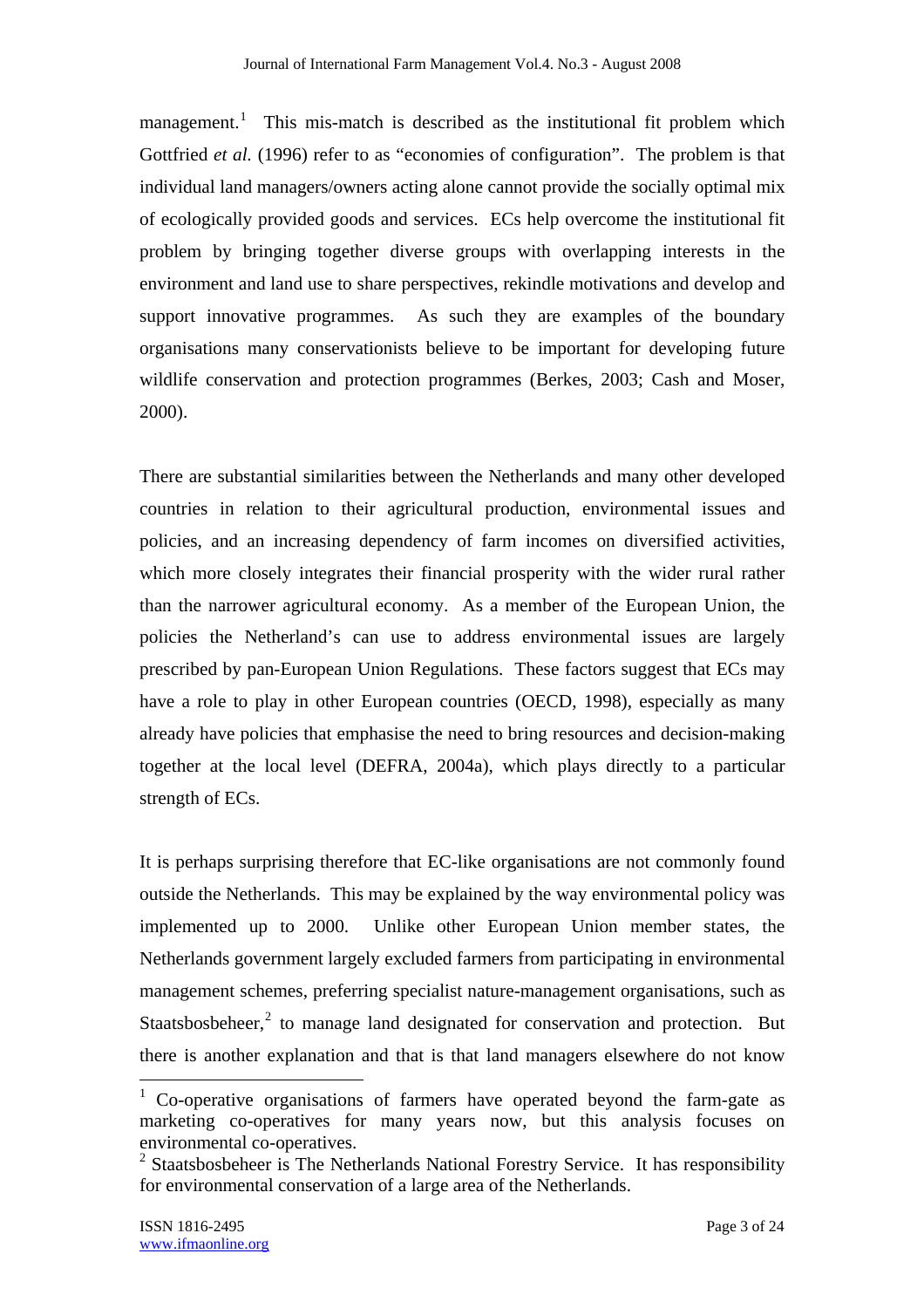how to establish, organise and manage organisations like ECs. By describing the formation, growth and management of a sample of Dutch ECs, this paper provides a blueprint for setting-up, organising and managing environmentally orientated organisations that can initiate, manage and develop environmental schemes that span individual farm holdings.

The next section briefly introduces the research methodology. This is followed by a review of the motivations that led to the establishment of ECs, a description of how these organisations grew their membership, and the organisational structures they have put in place. Potential barriers to establishing ECs are then discussed, drawing on evidence from farmer non-members in particular. This is followed by a discussion and a short conclusion.

## **RESEARCH METHODOLOGY**

A case-study approach was used to allow responses to be contextualised. Given the good information about the underlying population of ECs, it was possible to identify a sample that included long established and more recently established ECs. Sampling by the length of time an EC has been active allows changes in motivation, organisation and management to be compared between and within ECs over time. Eighteen interviews were undertaken involving thirteen farmer members, three nonfarmer members, and two farmer non-members (seven interviewees were current board members; six farmers and one non-farmer). The proportion in each category of interviewees was largely determined by availability and willingness to participate in the research. The seven ECs in the sample were De Lingestreek, Meander, PION (formerly De Peel), Zwartemeerdijk, Kollumer Grien, Den Hâneker and VEL/VANLA. Their locations are shown in Figure 1.

A further six additional interviews were undertaken, two with representatives of The Netherlands Ministry of Agriculture, Nature Management and Fisheries (MinLNV), one with an academic working closely with one EC, two with representatives of Natuurlijk Platteland Nederland (an umbrella organisation that represents ECs at government level and offers ECs advice and support) and one with a representative of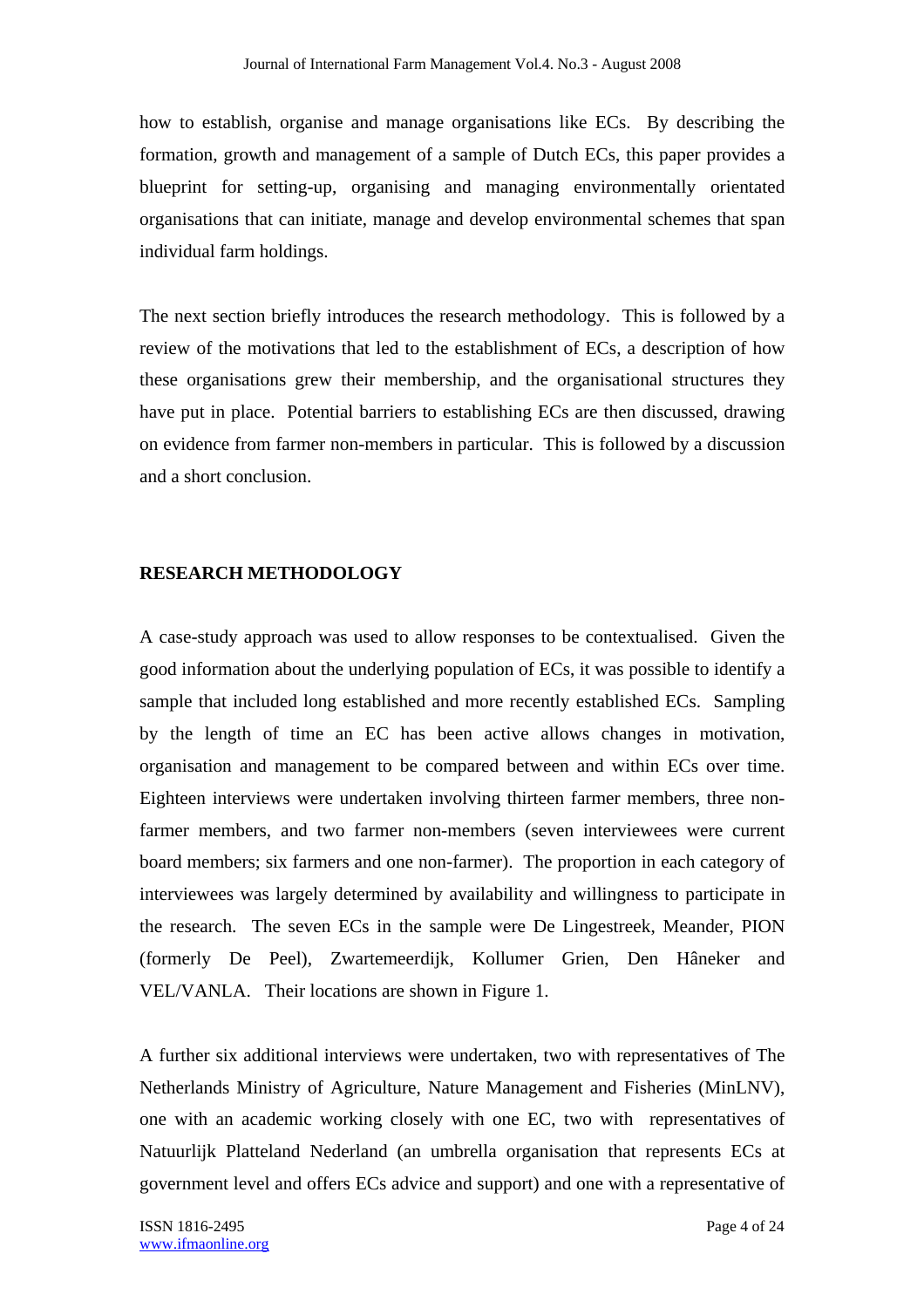Staatsbosbeheer. The survey data was supplemented by an extensive literature review. More details of the survey methodology are available in Franks and Mc Gloin (2006).

# **PHASE 1: ESTABLISHING ENVIRONMENTAL CO-OPERATIVES**

Foundation members were often those committed to earning a living from farming, and were generally young farmers with families. Many had represented farmers in farmer union activities or through other, (often) voluntary, committee-based work (Table 1). Many had earned the trust of both the farming and rural communities. Their experience and reputation suggested they had an aptitude for committee work and the ability to "get things done".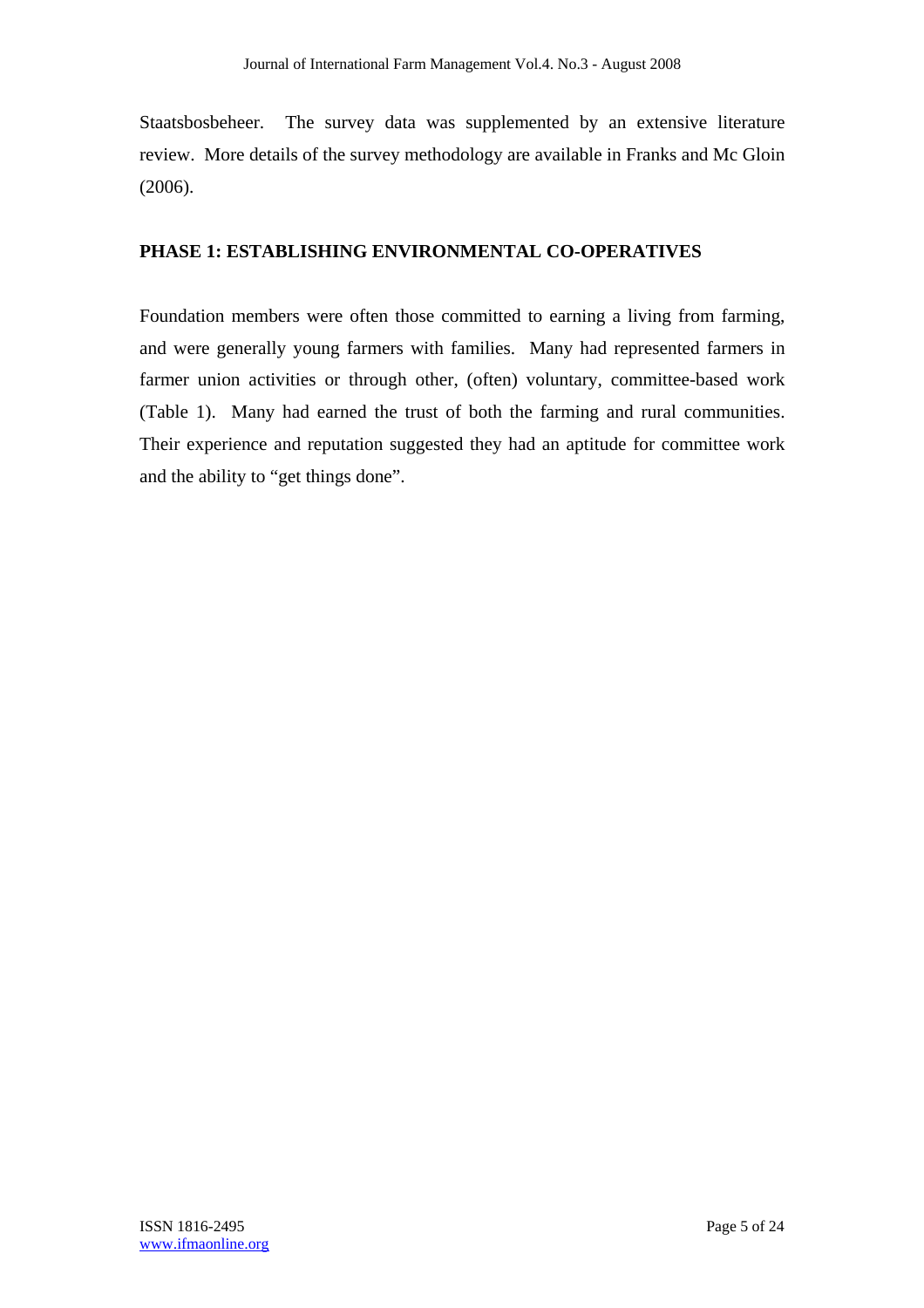*Figure 1. Approximate location of surveyed environmental co-operatives.* 

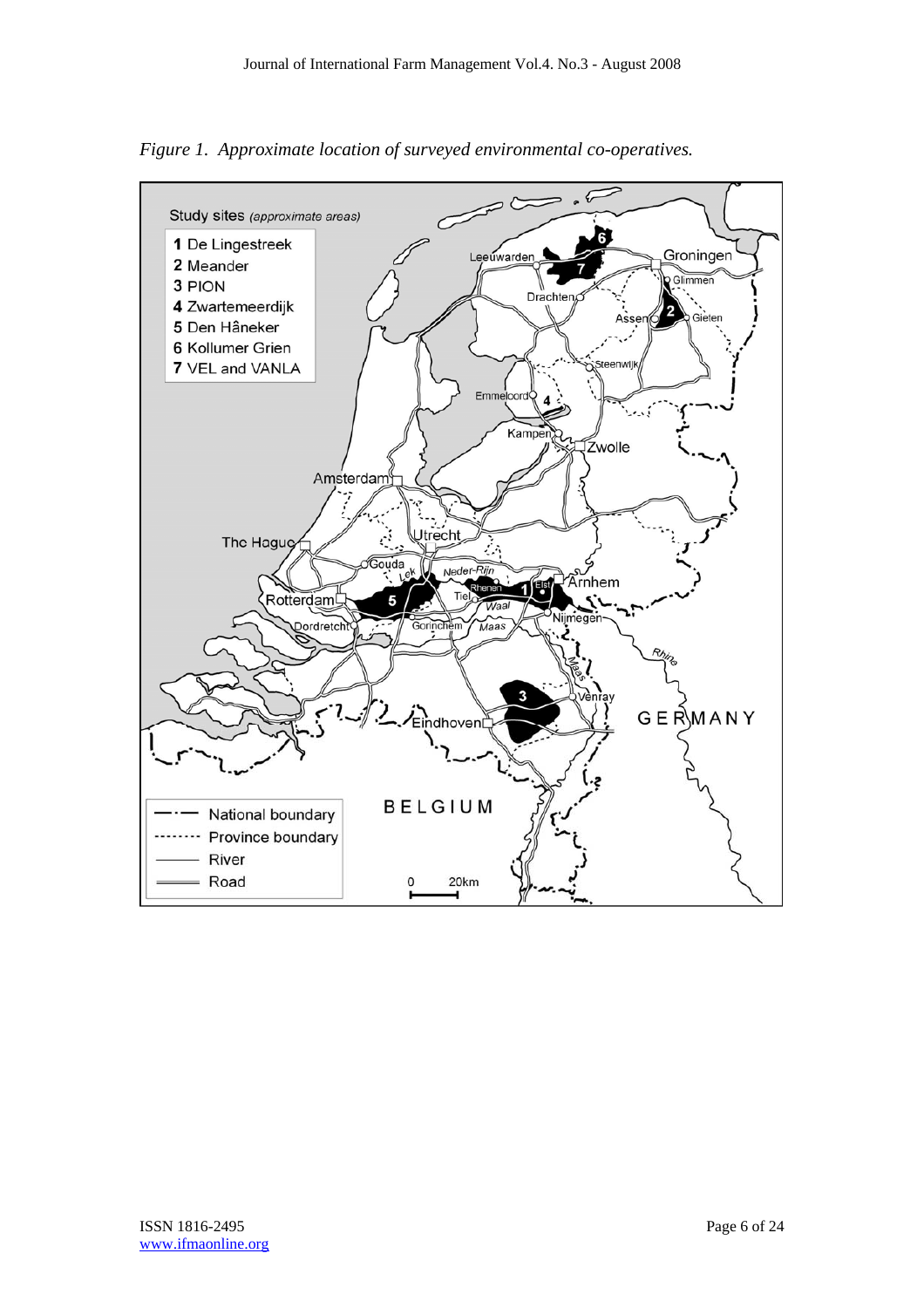|  |  | Table 1. Characteristics of the environmental cooperatives' founding members. |
|--|--|-------------------------------------------------------------------------------|
|  |  |                                                                               |

| De Lingestreek                                                                                                                                                                                                                                | <b>Meander</b>                                                                                                                   | <b>PION</b>                                                                                                                                                                | Zwartemeerdijk                                                                                                                                                                           | <b>Kollumer Grien</b>                                                                         | Den Hâneker                                                                                                                                                                                                                                                                                                                                | <b>VEL/VANLA</b>                                                                                                                                                                                                                                                                                                             |
|-----------------------------------------------------------------------------------------------------------------------------------------------------------------------------------------------------------------------------------------------|----------------------------------------------------------------------------------------------------------------------------------|----------------------------------------------------------------------------------------------------------------------------------------------------------------------------|------------------------------------------------------------------------------------------------------------------------------------------------------------------------------------------|-----------------------------------------------------------------------------------------------|--------------------------------------------------------------------------------------------------------------------------------------------------------------------------------------------------------------------------------------------------------------------------------------------------------------------------------------------|------------------------------------------------------------------------------------------------------------------------------------------------------------------------------------------------------------------------------------------------------------------------------------------------------------------------------|
|                                                                                                                                                                                                                                               |                                                                                                                                  | (formerly De Peel)                                                                                                                                                         |                                                                                                                                                                                          |                                                                                               |                                                                                                                                                                                                                                                                                                                                            |                                                                                                                                                                                                                                                                                                                              |
| • Committee<br>members very<br>committed.<br>$\blacksquare$ Wish to secure a<br>future for farming.<br>$\blacksquare$ Involved in<br>voluntary groups<br>and retired people.<br>• Many older farmers.<br>■ Active in farmer<br>organisations. | ■ Younger farmers<br>hoping to secure<br>future in farming.<br>$\blacksquare$ Some active in<br>local farmers'<br>organisations. | • Originally young<br>farmers interested<br>in a fresh approach<br>to farming vs.<br>environmental<br>conflicts.<br>• Prior involvement<br>with farmers'<br>organisations. | Initiated by one<br>farmer interested in<br>nature and birds.<br>$\blacksquare$ Previous<br>involvement in<br>voluntary activity.<br>Interested in small<br>scale localised<br>projects. | • Larger farms.<br>• Prior involvement<br>with local farmers'<br>organisations (pre-<br>LTO). | ■ Strong Christian<br>beliefs on<br>stewardship of land.<br>■ Farming leaders<br>who believe in the<br>interdependency of<br>farming and nature,<br>that the separation<br>of these functions is<br>flawed.<br>$\blacksquare$ Active in<br>community<br>activities.<br>■ Emerged out of<br>support group for<br>South American<br>farmers. | ■ Strong Christian<br>beliefs on<br>stewardship of<br>land.<br>■ Disadvantaged<br>area, locally<br>adapted<br>traditional<br>management<br>practices persist.<br>$\blacksquare$ Culturally<br>distinct area of<br>the Netherlands.<br>$\blacksquare$ Members have<br>generally small<br>farms with<br>intensive land<br>use. |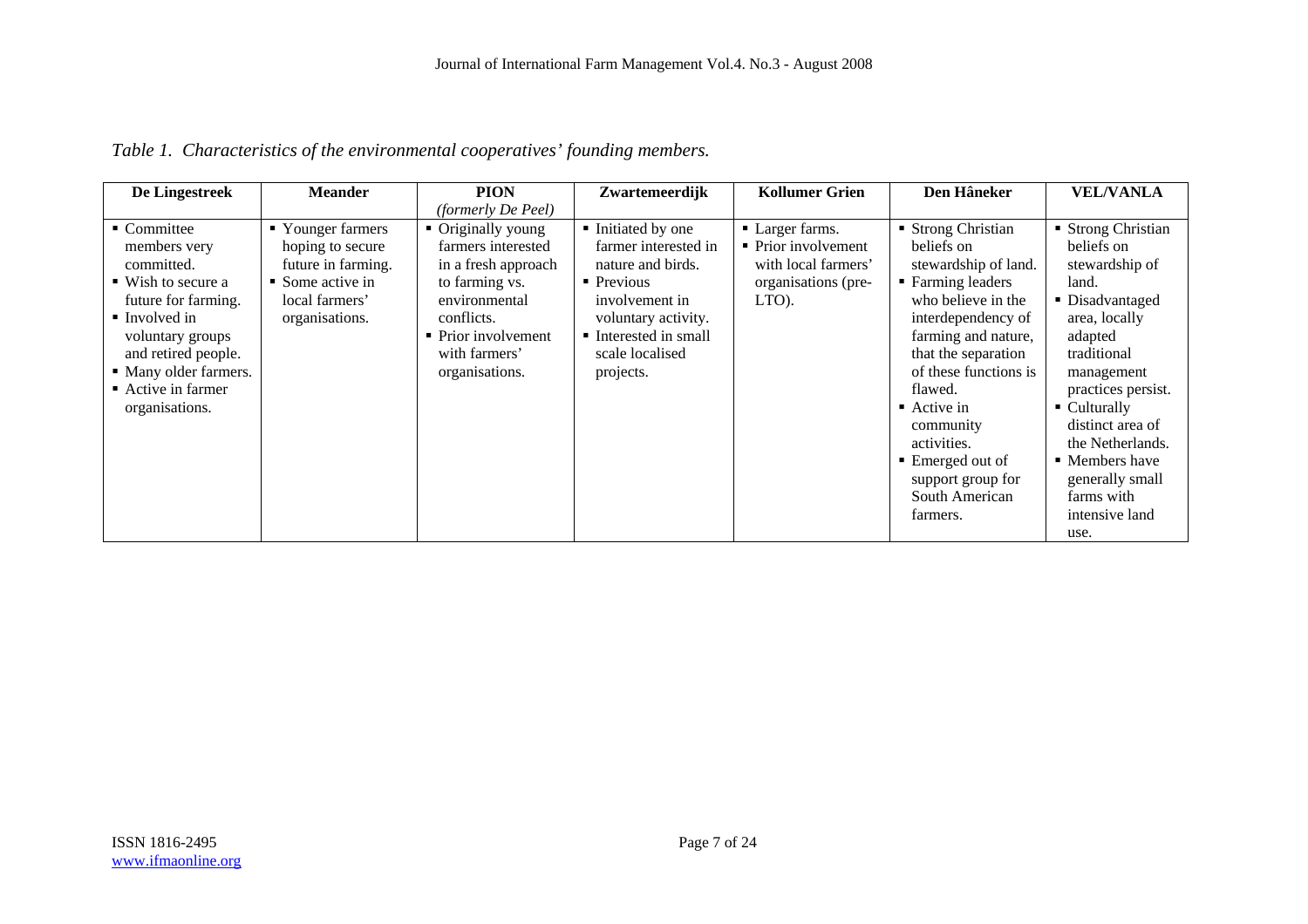The principal reasons for establishing ECs and for members joining are summarised in Table 2. It records a wide range of issues, perhaps the most important being a perceived need to find better ways to integrate farming and the environment, particularly through viewing farmers as nature managers. This was linked to another common motivation, the need to develop new ways to earn income. Improving farming's public image was also cited as important, with ECs seen as organisations that could address this by promoting dialogue and co-operation between members, and between members, other rural dwellers, and the government/environmental agencies. Typical comments were:

"They [EC members] can see that they can get more profit [by joining an EC], it is better for their farm", (farmer member (5a) - Den Hâneker).

"I like co-operation between farmers and non-farmers…. Firstly there is greater exchange of information and knowledge between farmers and nonfarmers and secondly, citizens become more involved in the work of the farmers and their farming activities, and become engaged with the countryside," (farmer member (1b) – De Lingestreek).

These motivations are likely to resonate with land managers, governments and environmental agencies in many countries experiencing similar economic and environmental pressures.

There was little evidence that the driving forces for the establishment of ECs have altered much over the years, other than a reduced emphasis on environmental issues. The success with which the earlier ECs had influenced environmental policy allowing farmers to participate in environmental management meant newer ECs did not need to focus on changing environmental attitudes of farmers, conservationists and the government/environmental agencies. However, a consequence of this earlier success has been a gradual drift by ECs from environmental issues forming their core activities; this was particularly noticeable with PION.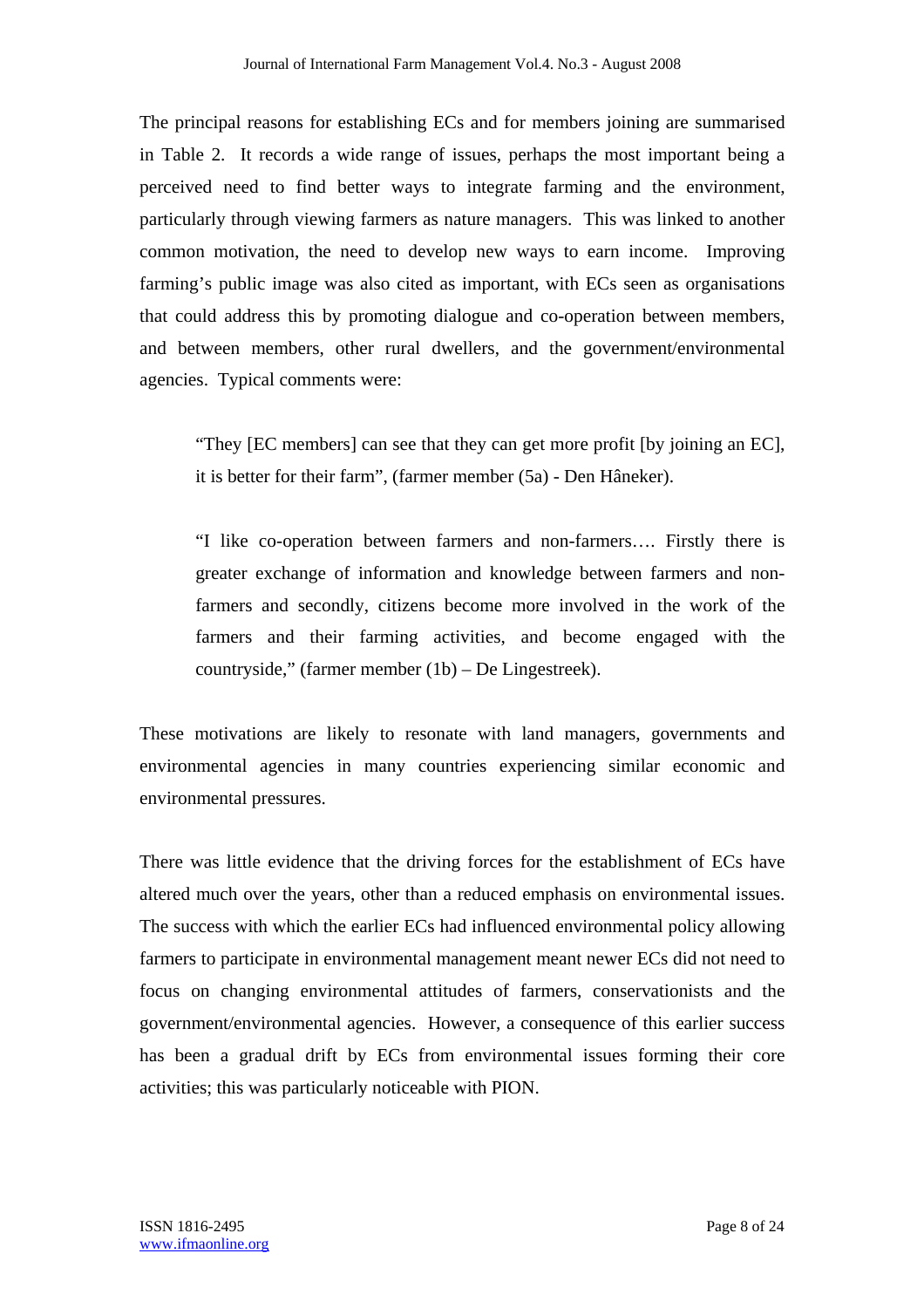| De Lingestreek                                                                                                                                                                                                                                                                                                                                                                                                                                                                                            | <b>Meander</b>                                                                                                                                                                                                                                                                                                          | $PION*$                                                                                                                                                                                                                                                                                                                                                                                                                                                                | Zwartemeerdijk                                                                                                                                                                                                                                                                     | <b>Kollumer Grien</b>                                                                                                                                                                                                                                                | Den Hâneker                                                                                                                                                                                                                                                                                                                              | <b>VEL/VANLA</b>                                                                                                                                                                                                                                                                                                                                                                                 |  |  |
|-----------------------------------------------------------------------------------------------------------------------------------------------------------------------------------------------------------------------------------------------------------------------------------------------------------------------------------------------------------------------------------------------------------------------------------------------------------------------------------------------------------|-------------------------------------------------------------------------------------------------------------------------------------------------------------------------------------------------------------------------------------------------------------------------------------------------------------------------|------------------------------------------------------------------------------------------------------------------------------------------------------------------------------------------------------------------------------------------------------------------------------------------------------------------------------------------------------------------------------------------------------------------------------------------------------------------------|------------------------------------------------------------------------------------------------------------------------------------------------------------------------------------------------------------------------------------------------------------------------------------|----------------------------------------------------------------------------------------------------------------------------------------------------------------------------------------------------------------------------------------------------------------------|------------------------------------------------------------------------------------------------------------------------------------------------------------------------------------------------------------------------------------------------------------------------------------------------------------------------------------------|--------------------------------------------------------------------------------------------------------------------------------------------------------------------------------------------------------------------------------------------------------------------------------------------------------------------------------------------------------------------------------------------------|--|--|
|                                                                                                                                                                                                                                                                                                                                                                                                                                                                                                           |                                                                                                                                                                                                                                                                                                                         | (formerly De Peel)                                                                                                                                                                                                                                                                                                                                                                                                                                                     |                                                                                                                                                                                                                                                                                    |                                                                                                                                                                                                                                                                      |                                                                                                                                                                                                                                                                                                                                          |                                                                                                                                                                                                                                                                                                                                                                                                  |  |  |
| 4 years**                                                                                                                                                                                                                                                                                                                                                                                                                                                                                                 | $1$ vear**                                                                                                                                                                                                                                                                                                              | 11 vears**                                                                                                                                                                                                                                                                                                                                                                                                                                                             | $3$ years**                                                                                                                                                                                                                                                                        | 9 years**                                                                                                                                                                                                                                                            | 11 years $**$                                                                                                                                                                                                                                                                                                                            | 12 years**                                                                                                                                                                                                                                                                                                                                                                                       |  |  |
| • To conserve and<br>monitor the regions<br>nature and<br>landscape value;<br>$\blacksquare$ To raise awareness<br>of nature<br>conservation:<br>• To raise awareness<br>of farming practice<br>among non-farmers<br>and improve<br>relationship<br>between farmers<br>and citizens;<br>$\blacksquare$ To create<br>opportunities for<br>nature<br>conservation:<br>• To integrate nature<br>conservation into<br>farmer activities;<br>$\blacksquare$ To promote the<br>involvement of<br>non-farmers in | Interested in long<br>term agri-<br>environment<br>packages, as<br>change in farming<br>practice can be<br>substantial:<br>• To ensure access to<br>conservation/rural<br>development funds<br>for farmers:<br>• To create a local<br>representative body<br>for negotiations<br>with<br>Staatsbosbeheer<br>and others. | • To seek solutions to<br>the impasse<br>between farmers<br>and environmental<br>concerns in De Peel<br>area:<br>$\blacksquare$ To promote<br>dialogue and<br>understanding<br>between farmers<br>and environmental<br>interest groups;<br>■ To seek local<br>consultative<br>solutions to the<br>environmental and<br>farming problems<br>in the area;<br>■ To demonstrate and<br>prove the capacity<br>of farmers to self-<br>regulate the<br>farming<br>environment | • To develop a better<br>image of farmers<br>with the wider<br>public;<br>■ To improve land<br>that no longer had<br>commercial utility;<br>■ To promote co-<br>operation between<br>farmers as a social<br>support;<br>• To make the area<br>more attractive<br>with flowers etc. | • To co-ordinate and<br>administer the Land<br>Consolidation<br>Programme;<br>• To resolve conflict<br>between farmers<br>and other interests<br>on the Land<br>Consolidation<br>Programme over<br>prescriptions on<br>environment and<br>landscape<br>improvements. | • To jointly preserve<br>their environment<br>against the threat of<br>top-down planning<br>of governmental<br>$bodies - the$<br>Provincial<br>Landscape Plan;<br>• To bridge the gap<br>between nature<br>conservationists.<br>farmers.<br>government bodies<br>and local<br>organisations<br>through dialogue<br>and<br>communication. | $\blacksquare$ To counter<br>encroachment of<br>policies perceived<br>to be detrimental to<br>local farming<br>conditions:<br>• To integrate local<br>farmers knowledge<br>with that of<br>science:<br>• To create a body<br>interested and<br>capable in lobbying<br>for environmental<br>interests and<br>farmers:<br>• To protect the<br>environment of the<br>Northern Frisian<br>Woodlands. |  |  |
| nature<br>conservation.                                                                                                                                                                                                                                                                                                                                                                                                                                                                                   |                                                                                                                                                                                                                                                                                                                         | $\blacksquare$ To maintain 'a<br>licence to produce'.                                                                                                                                                                                                                                                                                                                                                                                                                  |                                                                                                                                                                                                                                                                                    |                                                                                                                                                                                                                                                                      |                                                                                                                                                                                                                                                                                                                                          |                                                                                                                                                                                                                                                                                                                                                                                                  |  |  |
| * Describes initial aims of De Peel, subsequently became PION which appears to have changed direction as a rural development project management group.<br>$**$ Number of vacuation the $EQ$ , foundation to the vecu of survey $(2005)$                                                                                                                                                                                                                                                                   |                                                                                                                                                                                                                                                                                                                         |                                                                                                                                                                                                                                                                                                                                                                                                                                                                        |                                                                                                                                                                                                                                                                                    |                                                                                                                                                                                                                                                                      |                                                                                                                                                                                                                                                                                                                                          |                                                                                                                                                                                                                                                                                                                                                                                                  |  |  |

*Table 2. Member's reasons given for supporting environmental co-operatives.* 

\*\* Number of years from the EC's foundation to the year of survey (2005).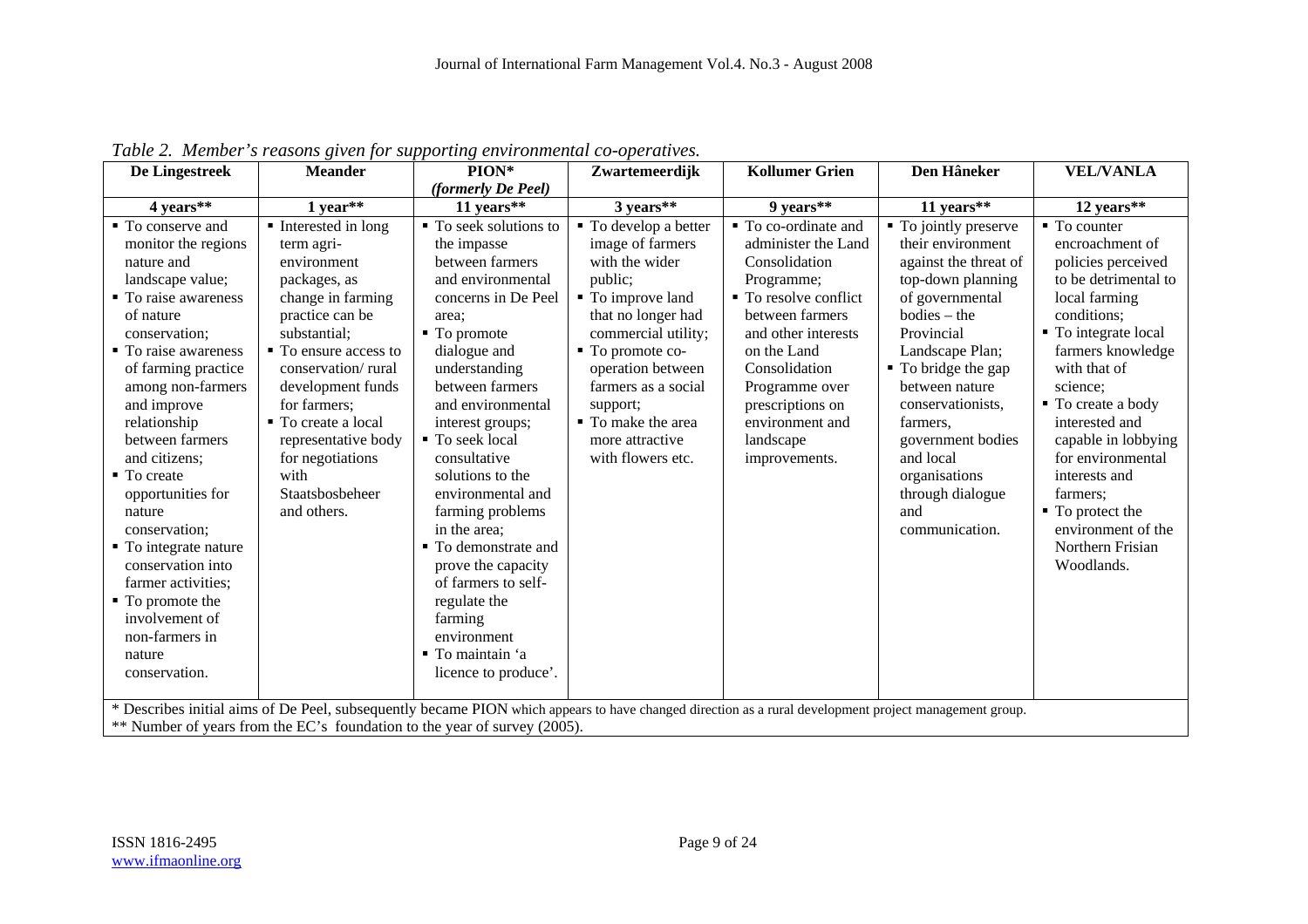Some driving forces in forming ECs are clearly Dutch specific issues, e.g. their Land Consolidation Programme, but most issues apply in many countries (e.g. to make an area more attractive and to enhance rural development opportunities). However, many countries may have specific drivers motivating farmers to form organisations to co-ordinate environmental management across farm holdings.

## **PHASE TWO: GROWING THE MEMBERSHIP**

Having established a nucleus of active members, most ECs sought to increase their membership. However, after the initial publicity in the local press and generally a letter/e-mail to local farmers, little effort went into recruiting members. For example there was no evidence among the seven ECs studied of a concerted recruitment drive. Whilst members were kept informed of the activities and developments of their EC by newsletters, informal social gatherings, and regular meetings (Table 3), non-members interviewed were not well informed about their local EC's activities.

The percentage of eligible farmers within each EC's territorial boundaries who were members of their local EC ranged from 15% for Kollumer Grien and De Lingestreek, to 100% for Zwartemeerdijk.<sup>3</sup> This is despite the theoretical benefits of enrolling of all eligible members (which includes an increase in critical mass, sending a more powerful message to other organisations, potentially allowing more activities to be undertaken, increasing the pool from which officers could be drawn, and preventing eligible non-members from forming competitor organisations) – benefits that were clearly understood by interviewees. Rather, members of ECs were cautious about recruiting new members because of possible difficulties they could bring in terms of destabilising the group, loss of coherency etc. For example:

 $\overline{a}$ 

<sup>&</sup>lt;sup>3</sup> Interviewees' estimates.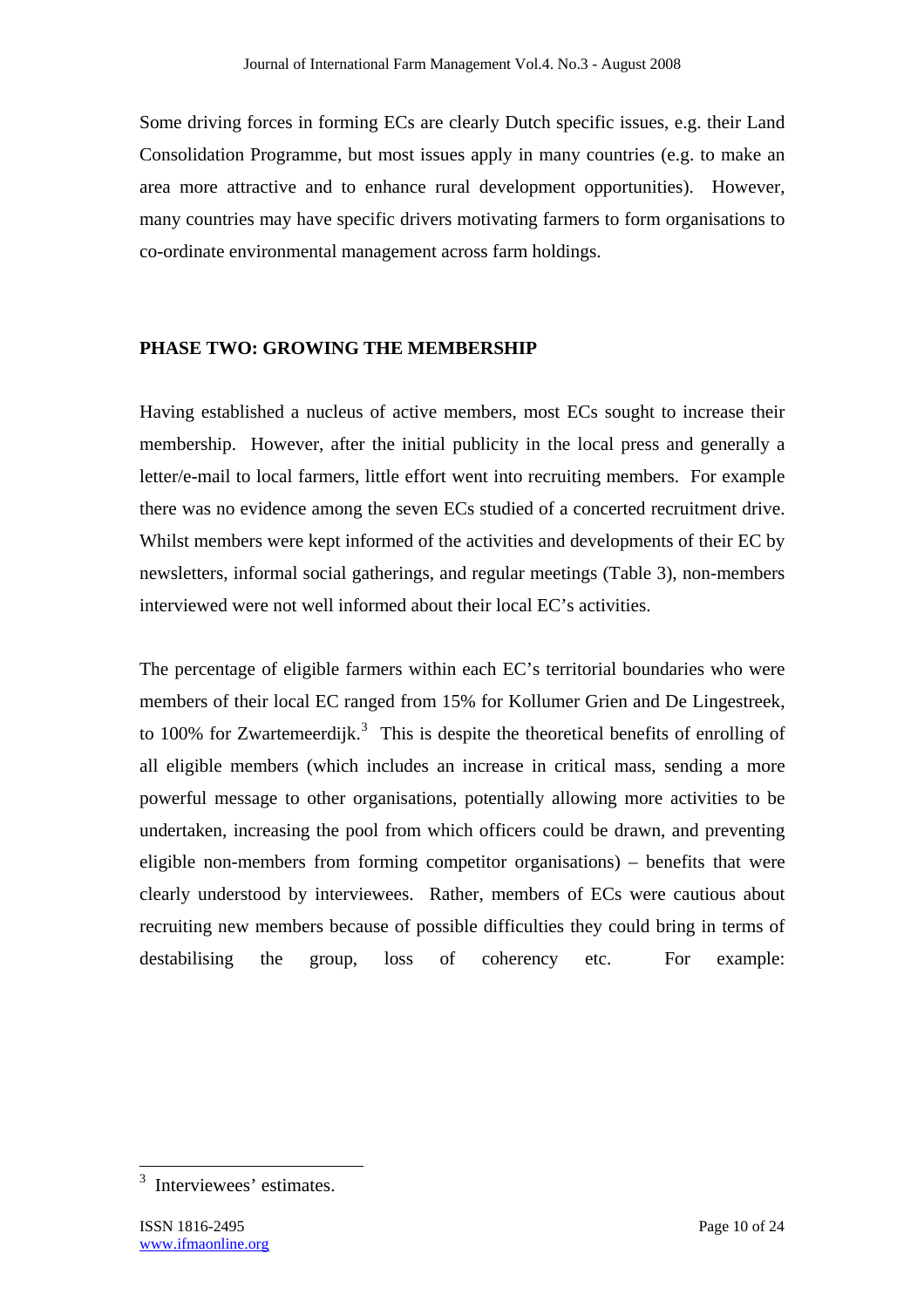|                                                            | De Lingestreek                                                                                                                            | <b>Meander</b>                                                                                                      | <b>PION</b><br>(formerly De Peel)                                                                                                           | Zwartemeerdijk                                              | <b>Kollumer Grien</b>                                                                                                                             | Den Hâneker                                                                                                                                                                    | <b>VEL/VANLA</b>                                                                                                                                                                   |
|------------------------------------------------------------|-------------------------------------------------------------------------------------------------------------------------------------------|---------------------------------------------------------------------------------------------------------------------|---------------------------------------------------------------------------------------------------------------------------------------------|-------------------------------------------------------------|---------------------------------------------------------------------------------------------------------------------------------------------------|--------------------------------------------------------------------------------------------------------------------------------------------------------------------------------|------------------------------------------------------------------------------------------------------------------------------------------------------------------------------------|
| How were<br>potential<br>members<br>informed of the<br>EC? | • Letters to all<br>members of the local<br>LTO branch.*                                                                                  | • By letter and<br>telephone calls.                                                                                 | • Initiated by ZLTO*,<br>facilitated<br>development of<br>separate group;<br>• Produced brochure;<br>• Amalgamated with<br>ZLTO in 2000.    | • Initiator visited<br>neighbours, gradually<br>all joined. | • Through the local<br>farmer<br>organisations.                                                                                                   | $\blacksquare$ By letter.                                                                                                                                                      | n/av                                                                                                                                                                               |
| How were<br>members<br>recruited?                          | • Activation of<br>projects for potential<br>members<br>participation;<br>• Public lectures.                                              | • Organise talks and<br>lectures;<br>• Prepared project<br>plan.                                                    | • Public meetings;<br>• Development of<br>small projects<br>initially that could<br>show results early;<br>• Publicised activities.         | • Visible projects where<br>benefits could be seen.         | $\blacksquare$ Publicising the<br>activities:<br>• Canvassing for<br>members.                                                                     | • By demonstrating<br>what can be achieved<br>through small<br>projects and<br>environmental<br>improvements.                                                                  | • Running of research projects;<br>• Negotiations of exemptions<br>from national law on basis of<br>experiments;<br>• Helping each other with agri-<br>environmental applications. |
| Communication<br>with membership.                          | • Local newspaper;<br>• Two annual meetings<br>for membership;<br>• Bi-annual newsletter;<br>• Discussion groups;<br>• Social gatherings. | • Members invited<br>to bi-annual<br>meeting:<br>• Plan a newsletter<br>and website link<br>on regional<br>website. | $\blacksquare$ Representative of<br>PION addresses<br>ZLTO branch<br>meetings:<br>• Participation in<br>projects;<br>• Newsletter, website. | Ad hoc, day-to-day,<br>telephone meetings.                  | • Have bi-annual<br>meetings of the<br>membership;<br>• Smaller groups meet<br>on specific projects.                                              | • Letters, emails;<br>• Produce a quarterly<br>newsletter;<br>• Projects:<br>Social events;<br>$\blacksquare$ Membership<br>meetings 3-4 times<br>per year;<br>• Study groups. | • Meetings;<br>• Newsletters;<br>• Website:<br>• Participation in projects;<br>• Discussion groups.                                                                                |
| Does the EC have<br>defined<br>geographical<br>boundaries? | • Around the R.Linge,<br>within the boundaries<br>of the R.Rhine and<br>the R.Vaal:<br>$\blacksquare$ Covers 5<br>municipalities.         | • National Park area.<br>bounded by urban<br>area and<br>motorway.                                                  | • South LTO six<br>branches/<br>municipalities.                                                                                             | • Very specific area<br>adjacent to a main<br>dyke.         | • Municipality of<br>Kollumer Lans.                                                                                                               | Boundaries the R.<br>Lek, R. Rhine and the<br>R. Noord:<br>• However accept any<br>members willing to<br>support EC.                                                           | • VEL and VANLA municipality<br>boundaries                                                                                                                                         |
| Is this the only<br>EC in area?                            | Yes.                                                                                                                                      | • There is another<br>small group of<br>part-time farmers,<br>but they have not<br>developed into a<br>formal EC.   | Yes.                                                                                                                                        | Yes.                                                        | $\overline{\text{Y}}$ Yes.<br>• Combined certain<br>functions with other<br>local EC to form<br>umbrella: Northern<br>Frisian Woodlands<br>Group. | • No. Several other<br>smaller EC have<br>emerged.                                                                                                                             | $Y$ es:<br>• Combined certain functions<br>with other local EC to form<br>umbrella: Northern Frisian<br>Woodlands Group.                                                           |

*Table 3. Strategies for establishing environmental co-operatives: recruiting members and growing the membership.* 

\* LTO is the Dutch Farmers Union.

\*\*Staatsbosbeheer is the State Forestry Commission. Besides managing forestry, it is one of the largest professional bodies recognised and accredited by the state for managing nature reserves.<br>\*\*\*Provincial Landschappen: P

<sup>†</sup>Member of the six local ZLTO branches (Dutch Farmers Union, Southern Branch) automatically members of the PION.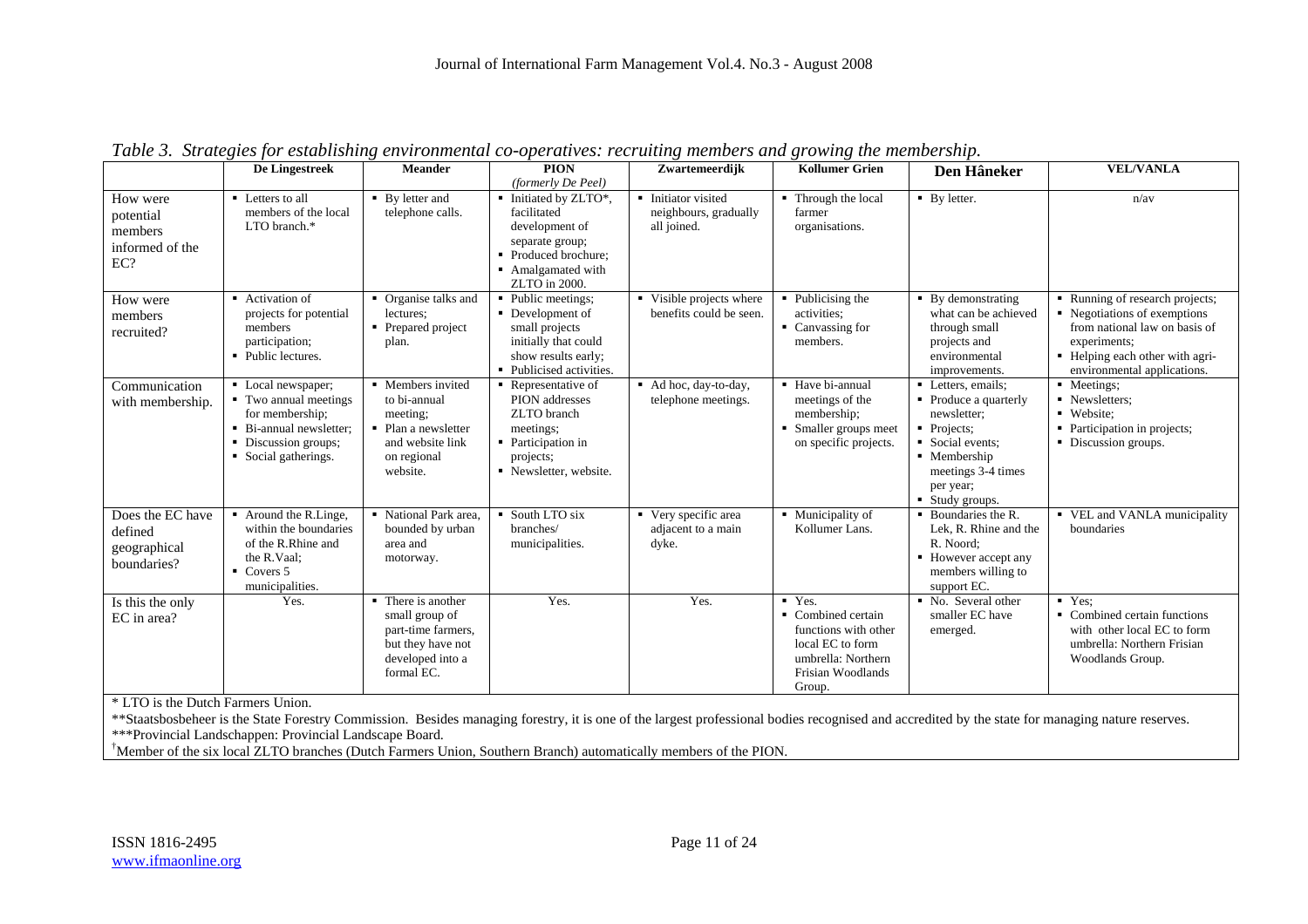"I do not see any advantages because the people who have always opposed the work of Den Hâneker would then become members and then you have to compromise with them. Then you lose your progressive vision", (farmer member (5a) – Den Hâneker).

There was an ongoing debate about who should be offered membership. In particular, the merits of allowing membership to non-farmers were keenly argued. Two views from members of the same EC illustrate this:

"For the first five years it is best to keep the EC as a small group. When you get more visibility and more size then, after five years, you can consider letting non-farmers become members. But you really have to consider it carefully", (farmer member (2c) – Meander).

"If non-farmers have something to offer, to strengthen our position then why not? For example if they do the maintenance of woods/hedges they could get firewood…… why not?" (farmer member (2b) – Meander).

Non-farmer members expand the EC's network, offer additional skills and, retirees and pensioners in particular, often had time to undertake administration. However, it was widely felt that non-farmer members may weaken farmer control, especially in the group's formative years. There was evidence that ECs which welcomed nonfarmer members had different characteristics from those which excluded them. The view of a representative of The Netherlands Ministry of Agriculture, Nature Management and Fisheries (MinLNV) was that membership of non-farmers was reflected in the activities and attitudes of an EC:

"I think there is a difference between environmental co-operatives that exist mainly for farmers and those environmental co-operatives with non-farmers. I think there is a big difference. Environmental co-operatives that only work with farmers tend to defend farming a little bit more", (interview with MinLNV).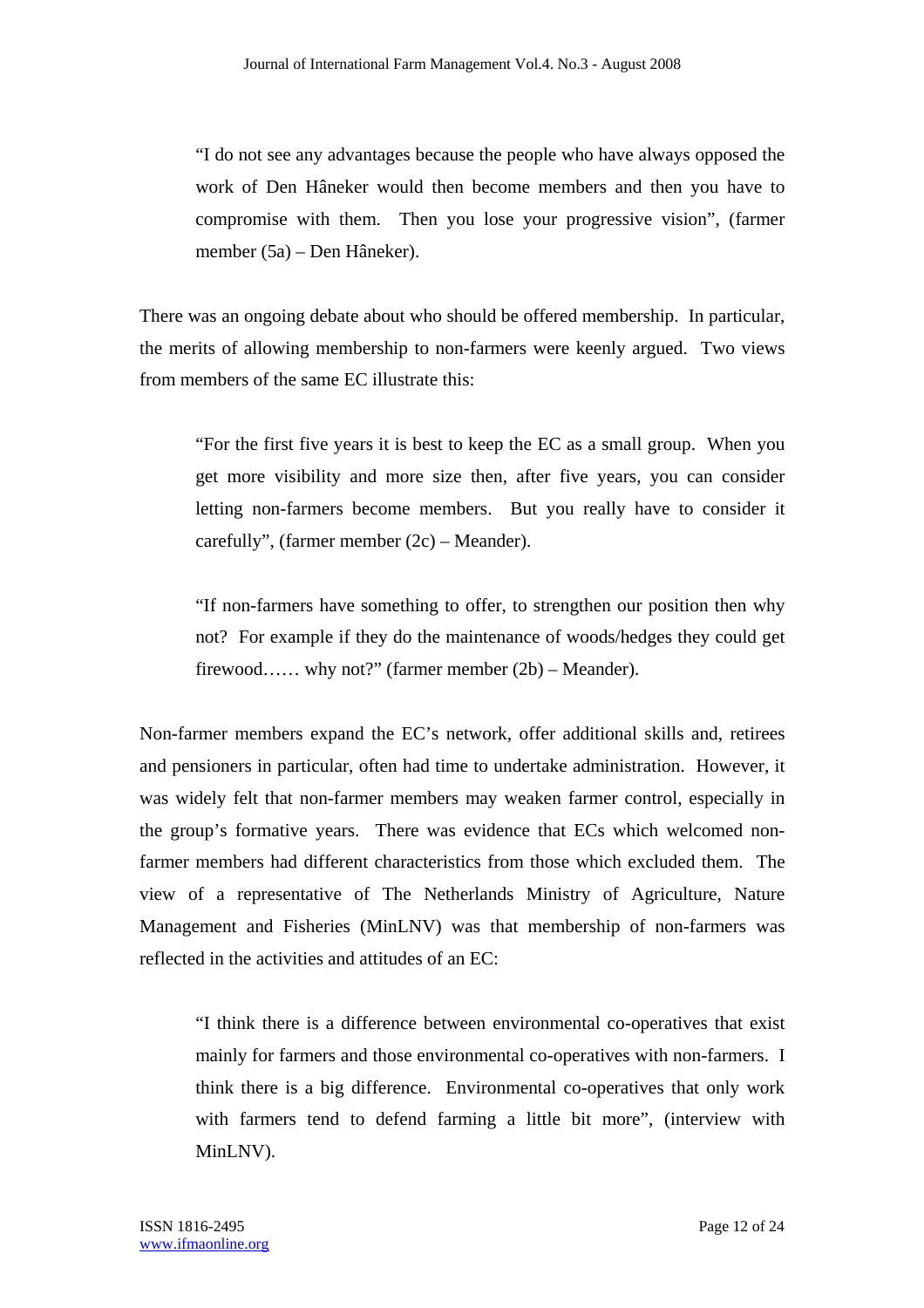Many interviewees believed that their ECs should offer non-farmers membership but only after the scope of the organisation had been agreed and its structure and management board established. Therefore, the activities of many ECs, particularly in their early years, largely reflected the views of farmers.

#### **PHASE 3: CREATING THE ORGANISATIONAL STRUCTURE**

All ECs had adopted a similar management structure. Each had a Management Board (sometimes called an Executive Committee) with an elected Chair, Secretary, Treasurer, Chairs of Sub-committees and (often) members without portfolio. The Management Boards met monthly, holding structured and minuted meetings. Subcommittees were generally formed in larger ECs to manage work contracts and initiatives. There were meetings of the full membership typically twice a year; all held an Annual General Meeting. PION had a slightly different structure. Since 2000 all members of ZLTO (Southern Branch of the Dutch Farmers Union) automatically became members of PION so ZLTO branch meetings often discussed PION related business. This arrangement meant PION had the largest membership of all ECs, enabling it to support the most diverse portfolio of activities, each of which was managed by a working group of (typically) five elected members which met monthly and reported to the Management Board. Kollumer Grien also had a different structure; it is a much smaller EC with fewer activities, with its business overseen by the Management Board without sub-committees.

The ECs all had a similar legal status, being registered as Associations (Verenigingen), the most popular legal structure for ECs (Polman, 2002). To become an Association, ECs registered with the local government and adopted the equivalent of "Articles of Association" governing their activities (so, despite their name, very few ECs are legally registered as co-operatives). Some ECs, generally those that wanted to purchase land or other assets, registered as Foundations (Stichting) (the distinction being that Foundations do not have members but are more suitable vehicles for owning assets).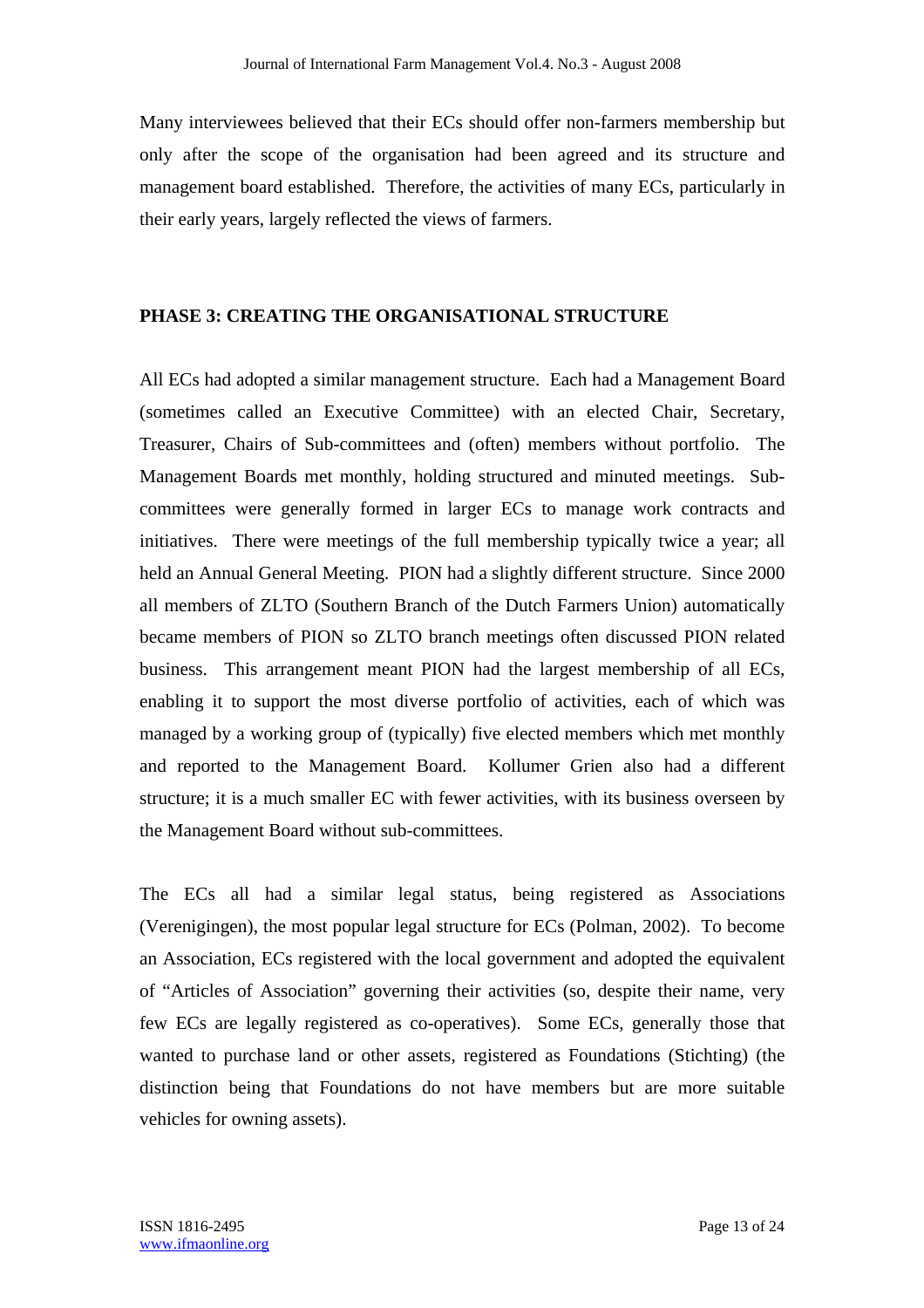During the start-up phase of an EC, most work was done by members voluntarily. As the work-load expanded many employed staff (Table 4). Newer ECs tended to be smaller with less need for paid staff. The long established Kollumer Grien had no paid staff due to its small portfolio of activities. On the other hand, Den Hâneker had two full-time and two part-time paid staff, reflecting a large membership and an extensive portfolio of activities. De Lingestreek is slightly unusual, as a smaller, newer EC, in having employed staff, albeit for only a few hours a week. ECs have also benefited at times from staff provided by local and provincial governments, support from the Dutch farmers union, external research organisations, development agencies and educational institutions (such as Wageningen University).

Assistance from government and quasi-government organisations has been a key factor in helping establish and support ECs, particularly during their difficult early years. In 1994 the MinLNV supported six ECs by granting them "administrative status". They received financial and technical support to develop better management options to existing farming practices whilst meeting the same environmental objectives to the generic environmental management prescriptions on offer (OECD, 1998). All ECs, those with and those without "administrative status", sought financial support from other funders, principally local and municipal governments. To spread their resources and support more broadly all ECs, the MinLNV withdrew "administrative status" designations in 2000. Changing support from 'deep and narrow' to 'broad and shallow' was not popular with many commentators (Glasbergen 2000; Wiskerke *et al.* 2003) principally because it reduced the ECs ability to develop locally-specific environmental management options. However, widening support benefited the vast majority of ECs.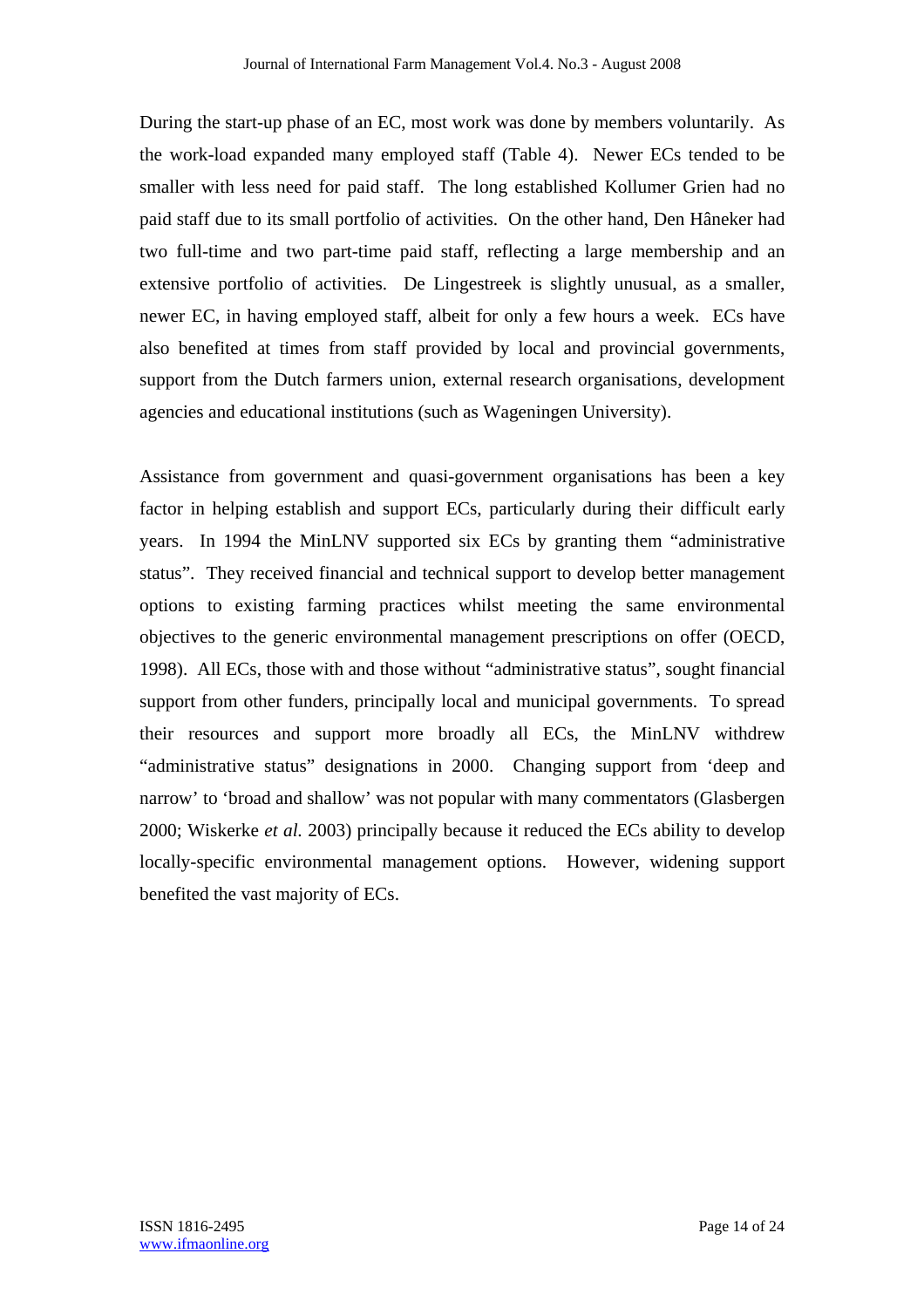| Table 4. Staffing levels and roles. |  |  |  |  |
|-------------------------------------|--|--|--|--|
|-------------------------------------|--|--|--|--|

|                                                                                                                                | De Lingestreek                                                                                                                                    | <b>Meander</b>                                                                                                                                                                           | <b>PION</b>                                                                                                                       | Zwartemeerdijk                                                                                                                                                                                                           | <b>Kollumer Grien</b>                                                                                                                                            | Den Hâneker                                                                                                                                                                                                                                       | <b>VEL/VANLA</b>                                                                                                                                                                                |  |
|--------------------------------------------------------------------------------------------------------------------------------|---------------------------------------------------------------------------------------------------------------------------------------------------|------------------------------------------------------------------------------------------------------------------------------------------------------------------------------------------|-----------------------------------------------------------------------------------------------------------------------------------|--------------------------------------------------------------------------------------------------------------------------------------------------------------------------------------------------------------------------|------------------------------------------------------------------------------------------------------------------------------------------------------------------|---------------------------------------------------------------------------------------------------------------------------------------------------------------------------------------------------------------------------------------------------|-------------------------------------------------------------------------------------------------------------------------------------------------------------------------------------------------|--|
| Does the EC<br>employ<br>staff?                                                                                                | Yes.                                                                                                                                              | No.                                                                                                                                                                                      | (formerly De Peel)<br>Yes.                                                                                                        | No.                                                                                                                                                                                                                      | No.<br>But NFW <sup>*</sup> has three<br>staff seconded from<br>LTO.                                                                                             | Yes.                                                                                                                                                                                                                                              | Research project<br>management<br>staff attached to<br>EC:<br>• NFW has three<br>staff seconded<br>from LTO.                                                                                    |  |
| How many<br>staff are<br>employed?                                                                                             | ■ 1 part-time                                                                                                                                     | $n/a$ .                                                                                                                                                                                  | ■ 3 part-time staff.                                                                                                              | $n/a$ .                                                                                                                                                                                                                  | $n/a$ .                                                                                                                                                          | ■ Two full-time;<br>■ Two part-time.                                                                                                                                                                                                              | n/av.                                                                                                                                                                                           |  |
| What are<br>their roles?                                                                                                       | Co-ordinator<br>$(4 \text{ hrs}/\text{wk})$                                                                                                       | $n/a$ .                                                                                                                                                                                  | Project Co-<br>ordinator (part<br>time);<br>■ Project Worker<br>(3days per<br>week);<br>• Financial<br>administrator<br>$(P/T)$ . | $n/a$ .                                                                                                                                                                                                                  | $n/a$ .                                                                                                                                                          | General Secretary<br>(P/T);<br>• Project Worker<br>Agriculture and<br>Tourism (P/T);<br>• Project Workers: Health<br>Care and Agriculture (2)<br>full time).                                                                                      | $\blacksquare$ Project<br>management.                                                                                                                                                           |  |
| What<br>services are<br>provided by<br>the EC?                                                                                 | • Organise<br>landscape<br>projects of<br>local interest;<br>• Organise<br>lectures and<br>information<br>sessions;<br>• Representative<br>group. | $\blacksquare$ Project<br>work-plan<br>drawn up;<br>$\blacksquare$ Project<br>proposals in<br>place;<br>$\blacksquare$ Seeking<br>funding and<br>commitment<br>s to develop<br>projects. | $\blacksquare$ Comprehensive<br>range of projects<br>offered.                                                                     | • Development of<br>environmental projects<br>for the enhancement of<br>the area:<br>• Application for<br>collective agri-<br>environment schemes;<br>Record-keeping for<br>members;<br>• Representation,<br>networking. | • Organisation of the<br><b>Land Consolidation</b><br>Programme;<br>Representation and<br>networking on<br>behalf of members;<br>Development of<br>new projects. | • Promotion of the role of<br>farmers in nature<br>conservation;<br>• Co-ordination of agri-<br>environment collective<br>applications;<br>• Self-monitoring,<br>operate an internal<br>system of payment by<br>results;<br>Representative group. | • Developed a<br>number of<br>research projects;<br>Co-ordinate and<br>assist members<br>in the application<br>for agri-<br>environment<br>measures;<br>$\blacksquare$ Representative<br>group. |  |
| n/a=not applicable; n/av=not available. *NFW is Northern Friesian Woodlands, an umbrella organisation for six neighbouring EC. |                                                                                                                                                   |                                                                                                                                                                                          |                                                                                                                                   |                                                                                                                                                                                                                          |                                                                                                                                                                  |                                                                                                                                                                                                                                                   |                                                                                                                                                                                                 |  |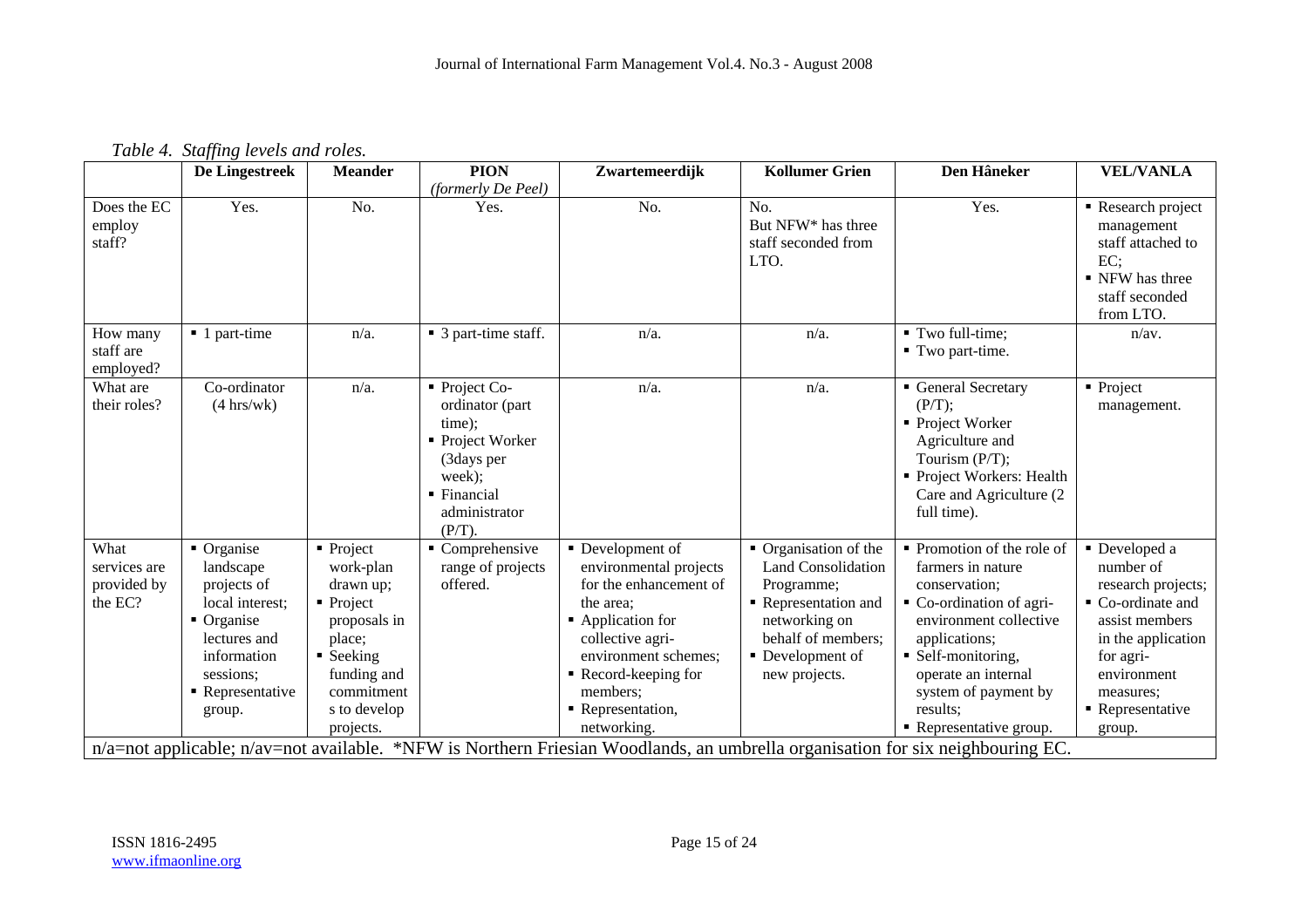The principal mechanism for government support of ECs was the new agrienvironmental programme, Programma Beheer (2000). This favoured ECs by including options that encouraged collective management, for example, by giving priority to applications from collectives for selected management options. MinLNV also helped establish - and continues to support - Natuurlijk Platteland Nederland (NPN) – an umbrella organisation offering advice and assistance to ECs and representing them on government policy committees. Furthermore, it challenged the European Commission when banned from making payments directly to ECs. Now NPN can offer financial support to ECs' in their first four years. This helps meet overhead costs in those early years such as hiring meeting places, advertising to grow membership and paying for professional advice. In these ways, MinLNV showed the value it places on the activities undertaken by ECs.

In addition to government financial support and project funding, most ECs charge a membership fee. This is often a flat payment (of about  $\epsilon$ 25/year), but in some ECs is linked to farm size. Again, PION is unusual, in that its membership fee is paid by a €10 transfer from ZLTO subscriptions. Some ECs, such as Meander, while in their start-up phase, did not levy a membership fee until they had delivered evidence of the benefits they could offer.

## **BARRIERS TO ESTABLISHING A SUCCESSFUL EC**

It is important to manage establishment, growth, and organisational structure, sensitively, paying regard to local circumstances and conditions. But there are generic problems which all ECs face. One of the most difficult is identifying leaders.

"I think that you need one or two or three persons who will take the initiative and inspire the rest of the group to believe it is necessary. I think that is the main key on how to be successful and how to start-up", (employee of Natuurlijk Platteland West (10)).

Many potential leaders simply did not have the time to pull together and drive forward a fledgling group. "First contact" with potential members needed careful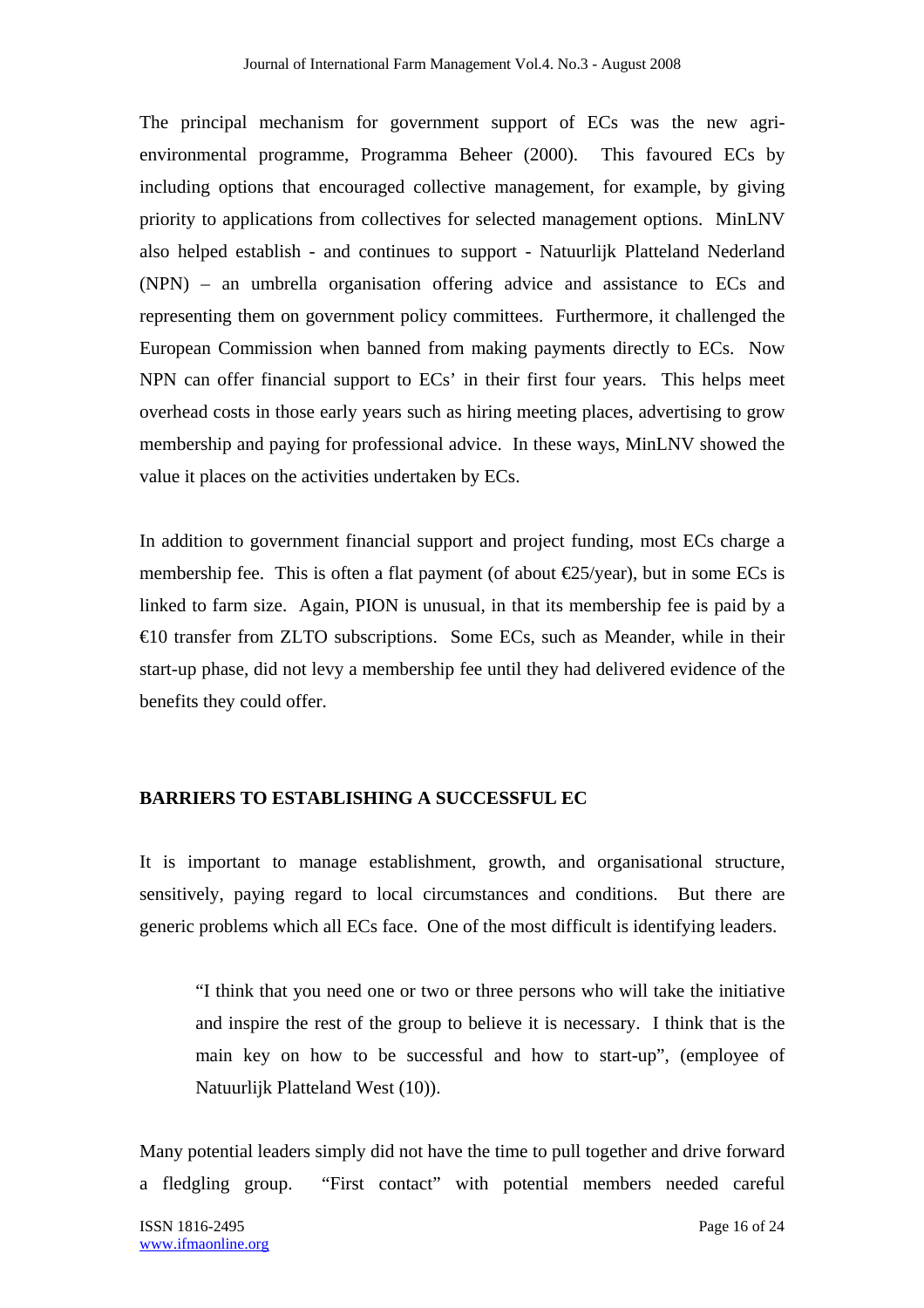management as an EC sought to expand membership. For example, a farmer nonmember decided not to join following his first contact with the local EC.

"A man came to the farm on behalf of Den Hâneker. He was not a farmer, he was a "nature man". He said you have to do this, that and the other: you have to keep the trees, maintain the landscape. He demanded that this be done. The farmers of Den Hâneker did not come, they sent someone else." (farmer nonmember (5b) - Den Hânaker).

Some ECs (e.g. De Lingestreek) welcomed the participation of farmer non-members in their activities, thereby providing no incentive for them to become members.

"….. why should we bother [to become members]….. it doesn't really matter if you are a member or not", (farmer non-member (1d) – De Lingestreek).

The 'hold-up' problem was mentioned by one farmer non-member as the most important reason for not joining the  $EC<sup>4</sup>$ . His concern was that if he voluntarily agreed to adapt his farming system to secure environmental payments, the new farming system would then become the standard practice for which he would no longer receive compensatory payments. This was a widely acknowledged problem.

"They [farmers who are not members of EC] feel threatened. They are afraid that the nature and landscape activity and measures are restricting their agricultural activities. They consider it more a threat than an opportunity", (farmer member (1b) – De Lingestreek).

Despite limited communication between the ECs and non-members, it did not appear non-members lacked an appreciation of the benefits ECs delivered to their members.

"The main reason why people join [ECs] is to gain income. …... People become a member if they share the aims, but also are closer to the fire [i.e.

 $\overline{a}$ 

<sup>4</sup> The hold-up problem refers to the altered negotiating power of signatories once the agreement lapses. If ones negotiating powers will be compromised by a short-term agreement, that party has less incentive to enter into that agreement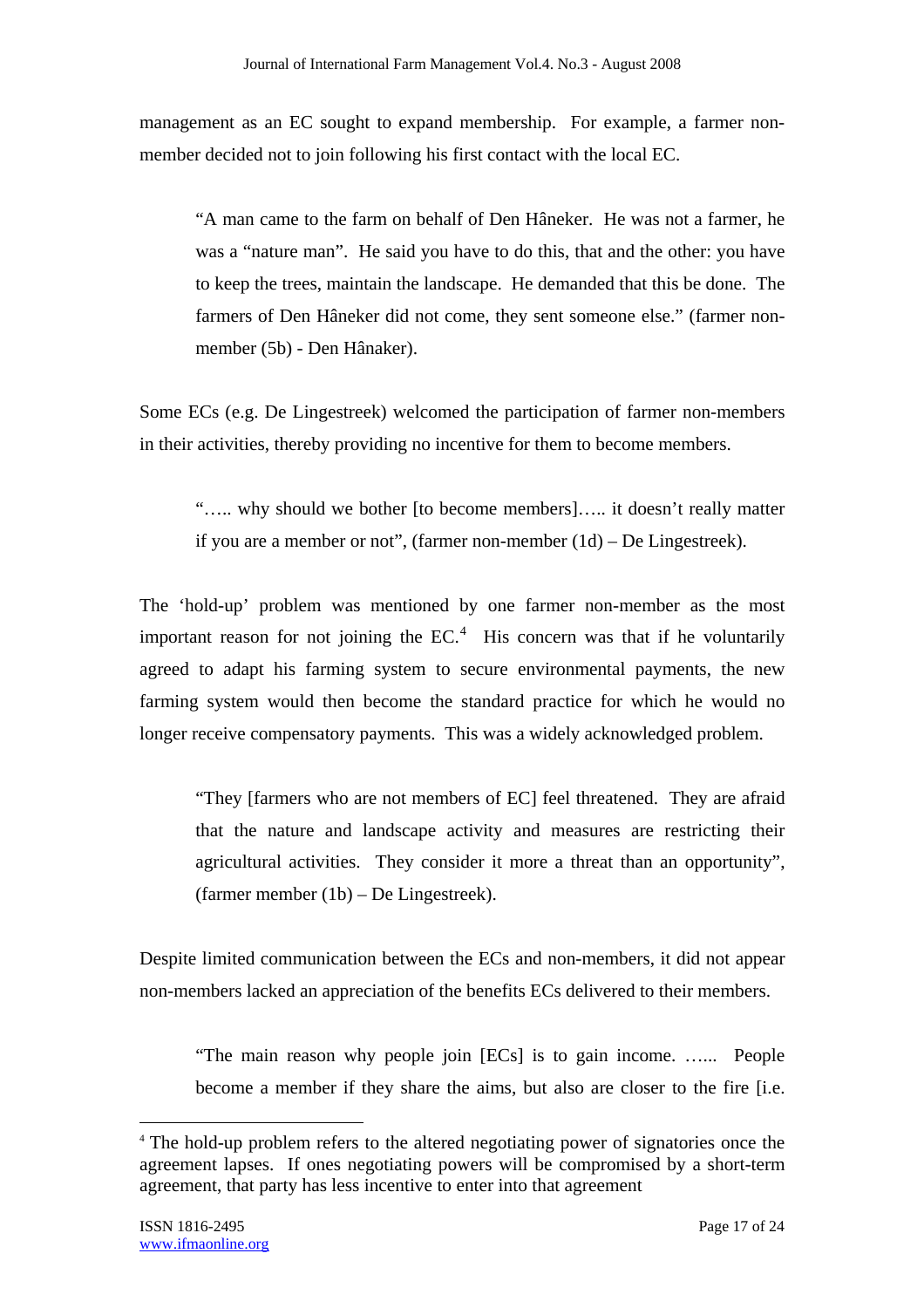learn of possible opportunities before others]", (farmer non-member (1d) - De Lingestreek).

Many of the problems illustrated above will be familiar to organisations which regularly visit farmers to develop voluntary environmental management plans. For example, a list of best practices developed by the Westcountry River Trust (WCRT), which works with UK farmers to identify changes in management practices that benefit both the farmer and the environment, includes; maintaining confidentiality, offering independent advice, visiting every eligible farmer, paying particular attention to the needs of each individual farmer and farm, developing projects that suit their circumstances, producing a magazine to keep farmers informed of changes, developments and progress, offering training to farmers, and helping farmers access any grants. The barriers to successful collaboration can therefore be managed by careful thought and planning, and by adopting best practices.

#### **DISCUSSION**

A summary of the advice most frequently offered by interviewees to encourage farmers to establish an EC includes:

- The need to identify leaders to pioneer the project. "To look for key figures [people] who may be open to this kind of activity, pioneers already", (farmer member (3e) – PION).
- Finding a common issue to unite farmers (this may be an opportunity or a threat). "Initially, look to see whether there is any possibility for joint activity, there should be something you can do", (farmer member (4b) – Zwartemeerdijk).
- Finding a real focus for activities. "Don't start for the subsidy.... [don't start] because you get paid to start up an  $EC$ ", (farmer member  $(4a)$  – Zwartemeerdijk).
- Initially organising small projects that show quick results to demonstrate the benefits of the EC to members and potential members. "When you start a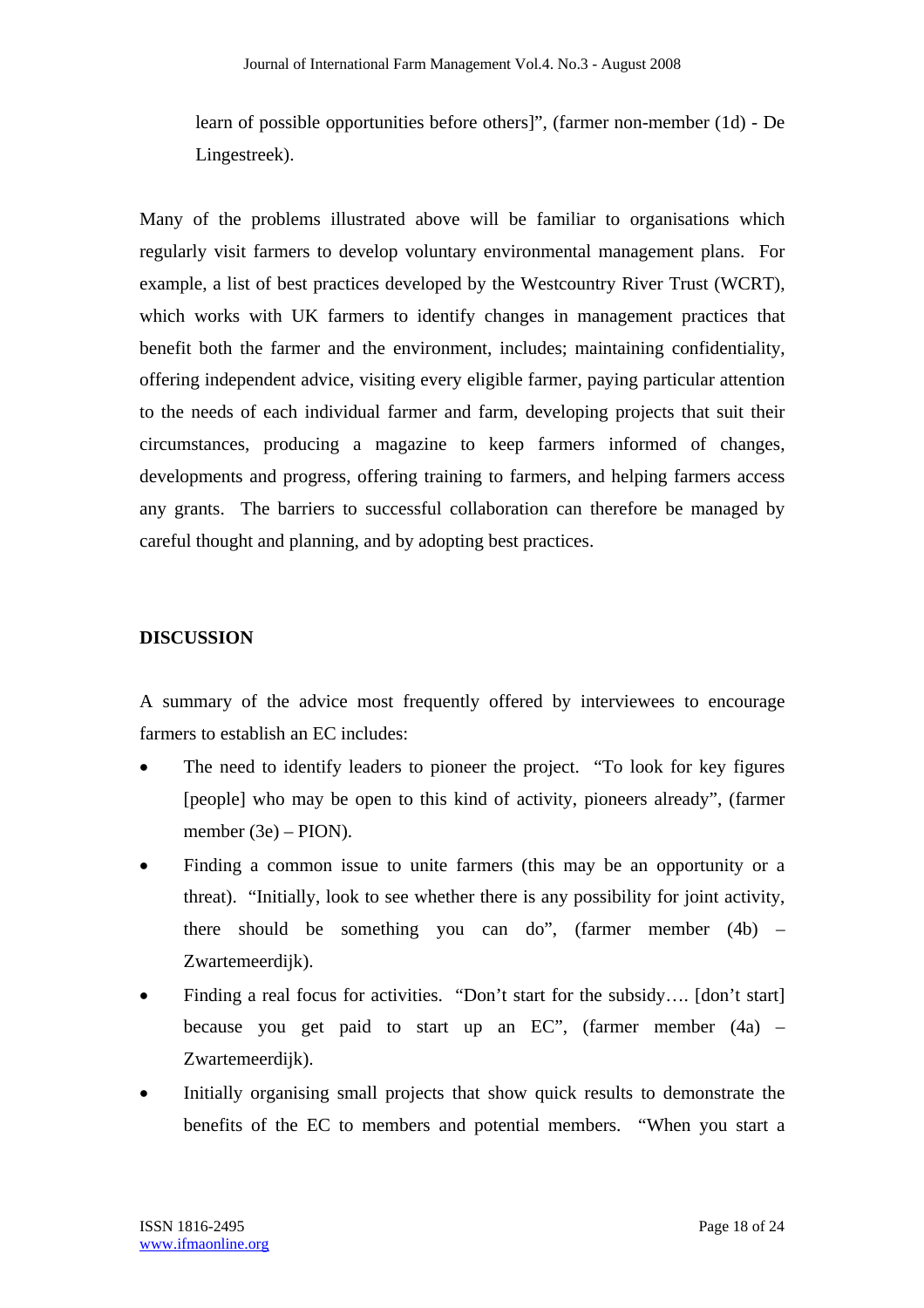group, you must have results within a year", (committee member, farmer (3c) - PION).

- Communication between members and prospective members including nonfarmers is essential. This develops networks and the involvement of nonfarmers gives an EC greater credibility. "To have a good spirit, you must have more groups involved with the EC, not only farmers", (farmer member  $(7a)$  – VEL/VANLA).
- An EC needs a range of funding providers and should not be dependent on a single funder.
- An EC must emphasise societal goals, which often transcend farmers' goals.
- A final piece of advice. "The advice is 'Do it'", (farmer member (4c) Zwartemeerdijk).

The emphasis on identifying suitable leaders shows the importance of creating and building trust between members and between the EC, potential funders and supporters. It is important to demonstrate to members the value of an EC, and selecting activities that unite the group and which yield quick benefits is critical. It is then necessary to communicate aims and activities to a wider audience and to establish networks with other stakeholders to develop a portfolio of activities supported by a range of funders and not be dependent on a single funder. It is often at this stage that non-farmers are welcomed as members.

However, for ECs to be successful, farmers need to be convinced that their interests are best served by voluntarily working together as a collective. Voluntary instruments "are designed to *encourage* changes in behaviour, usually to adopt behaviour that makes commercial sense or to raise compliance with existing regulatory standards." (DEFRA 2004b: p. 10 and 11). But voluntary action is one of four instruments that can be used to help manage the environment, the others being:

- Information instruments, such as free advice raising awareness to *facilitate* a change of behaviour, and
- Economic instruments such as taxes or grants, to *incentivise* a change of behaviour, and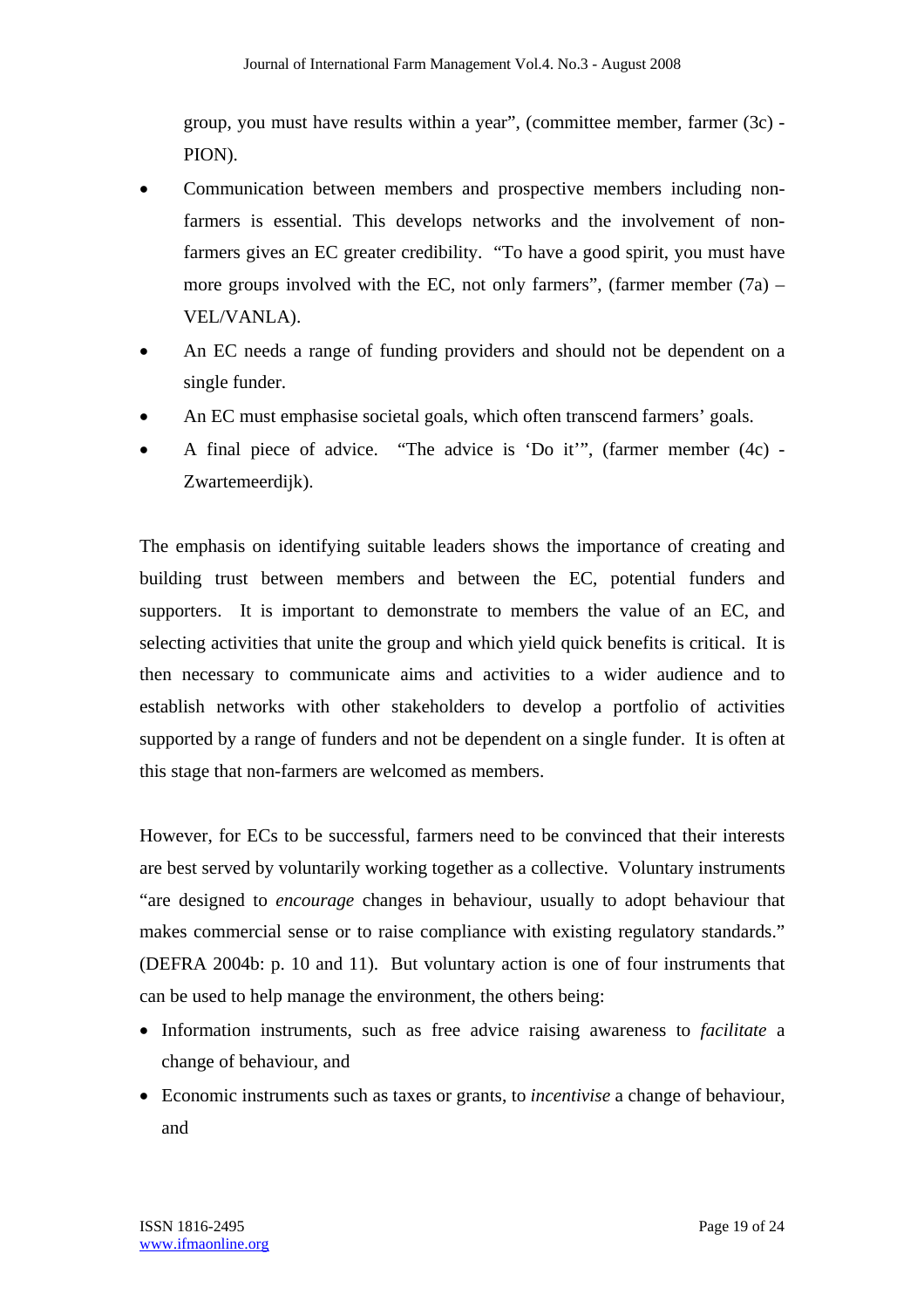• Regulatory instruments, such as licences or standards to *require* a change of behaviour.

Given these instruments, why should a government/environment agency support organisations such as ECs? Sometimes voluntary instruments are particularly valuable when other instruments are not feasible, would be inefficient and/or highly unpopular, for example, in addressing flooding and diffuse pollution. There are many examples of the use of voluntary instruments in the agricultural sector: qualityassurance schemes and codes of practice, agreements between water companies and farmers (regarding discharge of pollutants in water – which may be financially or altruistically motivated), and between nature conservation organisations and farmers.

Voluntary instruments have the advantage that they can be offered to the sector as a whole, and can be tailored to collective rather than individual responses, for example, the UK's Crop Protection Association's Voluntary Initiative.<sup>5</sup> Moreover, this can be combined with the direct or implied threat that an inadequate voluntary response by the sector will result in a statutory scheme with higher costs on farming. This improves the likelihood of compliance with "voluntary" agreements.

Voluntary agreements succeed in win-win activities. In a win-win agreement, the farmer receives benefits from cost savings or increased revenue and there are environmental benefits generally through improved resource management practices.<sup>6</sup> The principal barriers to the uptake of win-win solutions are (Environment Agency (2003)):

- unawareness that these opportunities exist;
- difficulty in finding comparative case study information;
- lack of detail in case studies on which to base business decisions;
- limited measurements of the costs saved by implementing changes requiring estimations of savings;
- a preference by farmers for pay-win solutions when payments prompt action even if the activity would provide a win-win solution;

 $\overline{a}$ 

<sup>5</sup> More details of this are available on the CPA website: http://www.voluntaryinitiative.org.uk/Content/Agr\_Advice.asp

<sup>&</sup>lt;sup>6</sup> The agricultural community is accustomed to pay-win solutions; those in which the farmer receives a payment from which the environment wins.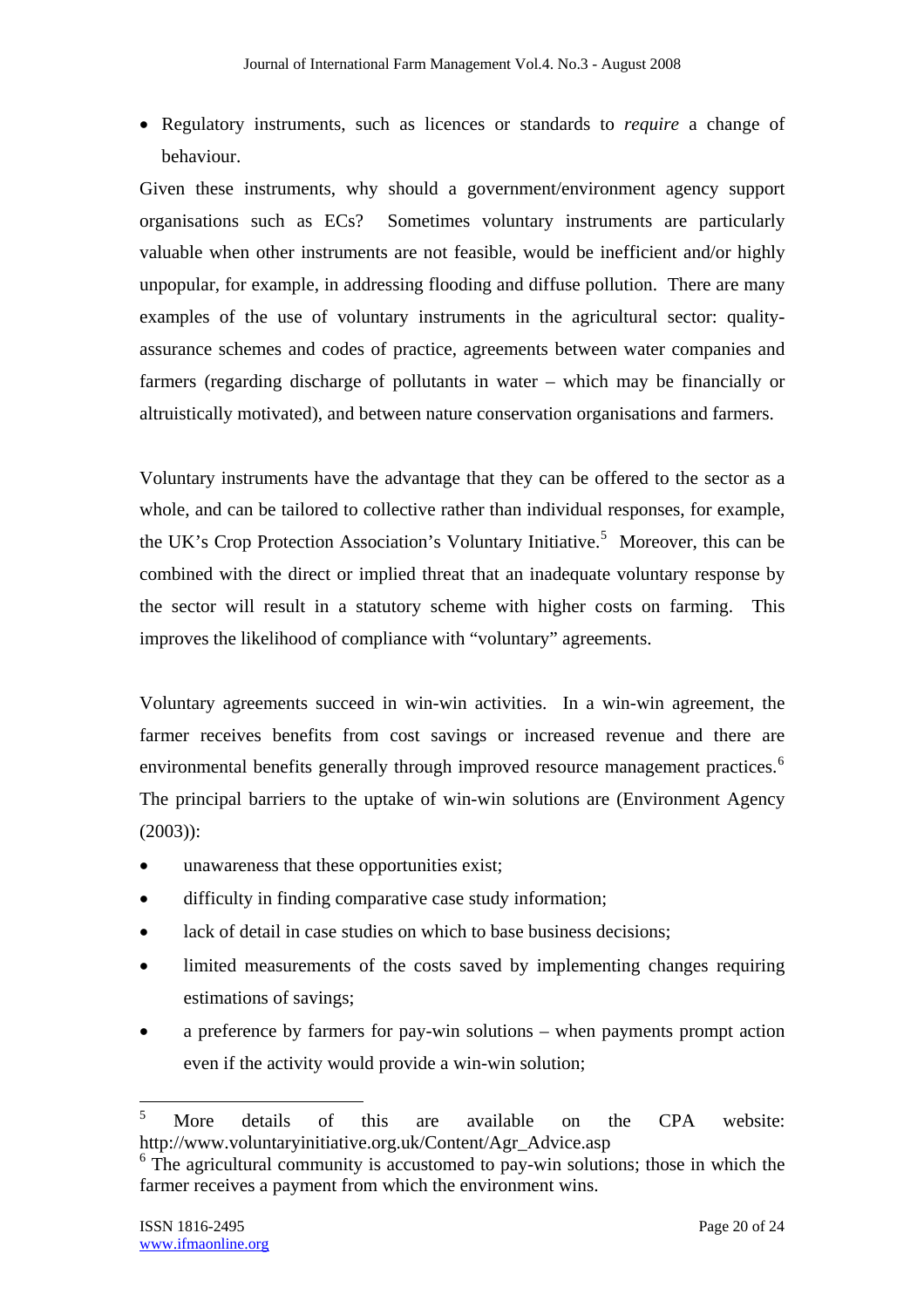unwillingness to invest in facilities  $-$  particularly by older farmers, those with no identified successor and, with the uncertainties of the current reforms of the CAP, those adopting a wait and see attitude.

Win-win activities can be identified from discussions between environmental organisations and farmers. Our survey showed that farmers can feel empowered in these situations by their membership of a like-minded group. There were many examples of ECs stimulating innovative learning processes within the farming community and initiating effective action – often by combining farmers' local or indigenous knowledge with science-based knowledge. Dutch ECs play a vital role bringing together diverse groups with overlapping interests in land use and environmental conservation and protection. Their role as boundary organisations enables them to facilitate discussions between farmers, conservationists and government agencies to identify win-win strategies.

But whilst self-help groups, such as ECs, make valuable contributions to overcoming difficult environmental problems, it seems unlikely they will gain sufficient support among the farming and land-use community for governments to rely on voluntary instruments alone to meet environment goals. Although a membership of 7,500 farmers in ECs is impressive, it represents only 10% of Dutch farmers, albeit about 40% of farm land (Oerlemans *et al.* 2004). Packages of instruments will need to continue to be used, but the role voluntary measures play needs to be re-examined especially where compulsory instruments are not possible. It appears that the "essential question is not whether compulsory measures are more efficient than voluntary ones, but how they can be combined [with other instruments] in an efficient way" (Bager and Proost 1997: p. 94).

A primary determinant of the choice of regulatory methods adopted by government/environment agencies is farmers' behaviour. Two factors influencing farmers' environmental behaviour are group attitudes (Bager and Proost 1997; Defrancesco *et al.* 2008) and the information environment (Wilson 1997; Siebert *et al.* 2006; Defrancesco *et al.* 2008; Cross and Franks 2007). Sharing groups encourage farmers with similar interests to join together and to learn from each other new practical solutions to problems. Recent research in Italy suggests that farmers who accept advice from other farmers are more likely to participate in environmental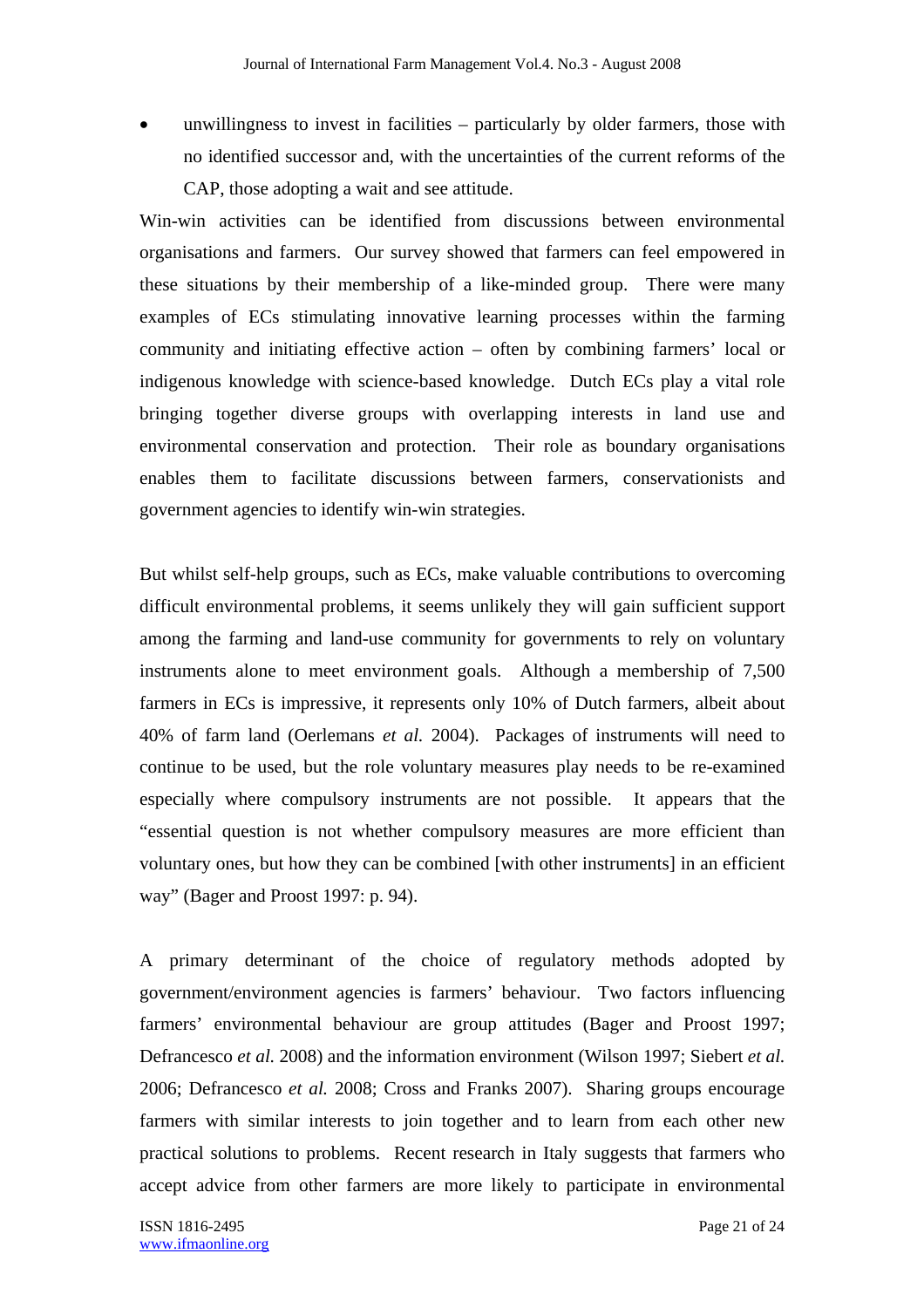programmes (Defrancesco *et al.* 2008). Previous studies into the role of ECs drew similar conclusions.

"Looking back over the past 20 years, the development mentioned most frequently by the respondents as the most important development for farmers' participation in biodiversity enhancing schemes is the changing attitude among farmers'. Societal pressure, compensation payments and the emergence of agri-environment co-operatives are the second most frequently mentioned developments", (Groeneveld et al. 2004: p. 34).

The UK's Department of the Environment and Rural Affairs (DEFRA 2004b) recognises that rational individuals do not voluntarily make themselves worse off (unless they are altruistic). This recognises that voluntary instruments will not succeed if they involve a significant net cost for those adopting them. Most reviews of farmers' reasons for participating in agri-environment schemes agree that financial matters are important, but by no means the only influence (Siebert *et al.* 2006). Moreover, Bager and Proost (1997) argue that fewer farmers are now strictly utility maximisers (as economic theory predicts) and more are collective maximisers (as political rational choice theory would suggest). Collective, voluntary action may arise from historic patterns of sharing and co-operation, but the inexorable logic that environmental problems are best addressed at the appropriate scale is an attractive argument to "collective maximisers"; and to deliver this voluntarily requires farmers to organise on a scale larger than the individual farm.

## **CONCLUSIONS**

This paper develops a model for establishing green co-operatives drawing on evidence from a survey of Dutch ECs. In the Netherlands, ECs have become a valuable instrument for environmental management. They bring together diverse groups to identify and deliver win-win solutions to environmental problems; their particular contribution is to implement management options that address environmental problems related to the scale of the problem (whether that is a catchment or landscape) rather than individually, on a farm-by-farm basis.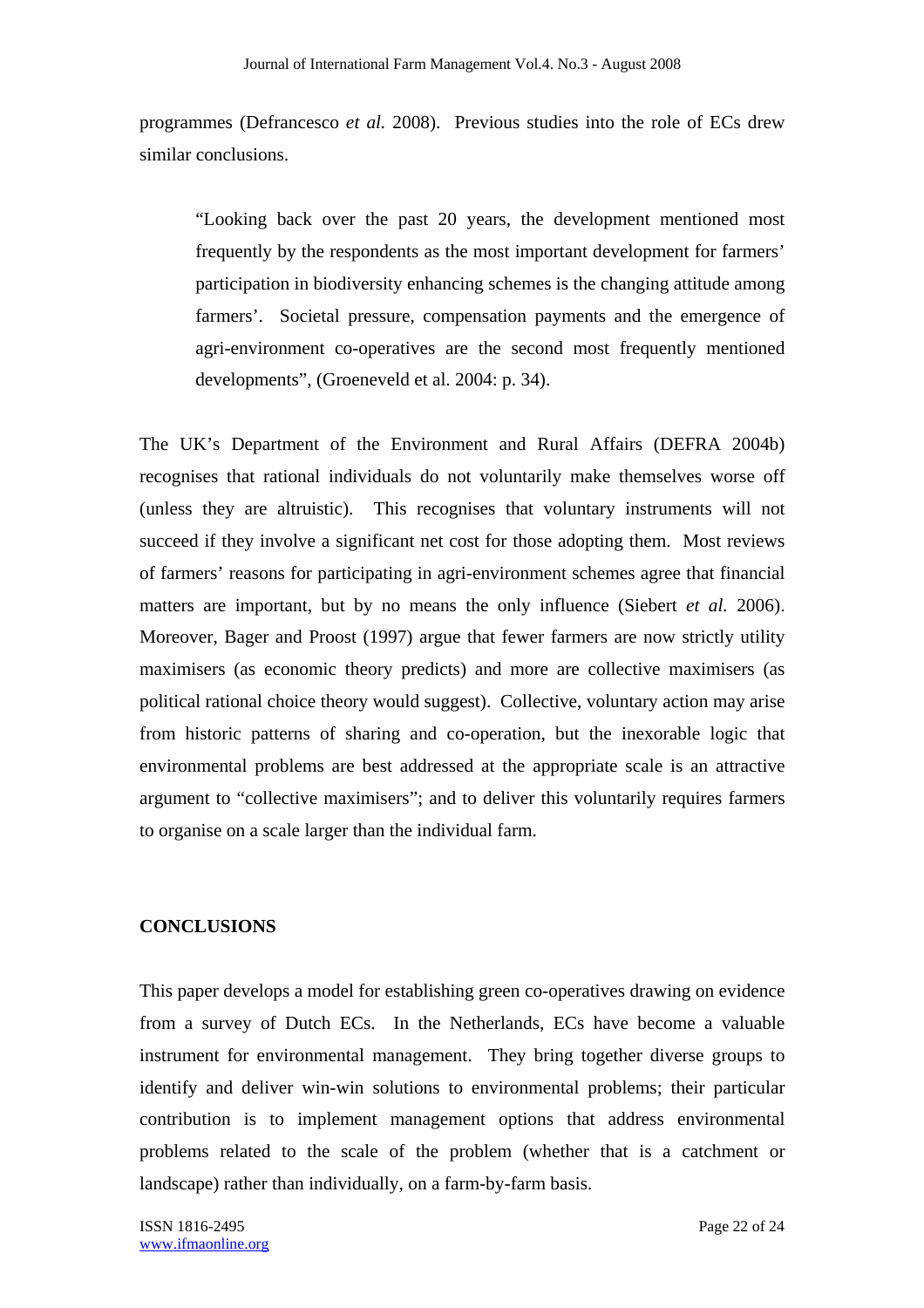There appear no substantial reasons why ECs or like organisations could not deliver similar benefits elsewhere given that many of the environmental issues confronting Dutch farmers are also faced by farmers across Europe and around the globe. Land managers, conservationists and government agencies need to recognise the mis-match between the scale of many environmental problems and the typical farm. If farmers believe that collective action could improve their lot, then forming ECs would be a positive step towards constructive engagement, business development and environmental enhancement. Once the benefits of bringing together the different groups to develop and successfully deliver new projects has been demonstrated, the Dutch example suggests that governments/environmental agencies might make available additional, tailored support. As the benefits of membership grow, other groups will form.

This paper has shown that the barrier to establishing EC-like organisations can be overcome by a small group of farmers if they have a shared interest and are united by a key project or challenge. Coalescing into voluntary groups will help safeguard their interests whilst helping to address some of the environmental problems not easily managed by the statutory process.

## **REFERENCES**

Bager, T. and Proost, J. (1997) Regulation and farmers' environmental behaviour in Denmark and the Netherlands. *Sociologia Ruralis* **37** (1): p.79-96.

Berkes, F. (2003) Rethinking community-based conservation. *Conservation Biology* **18** (3): 621-630.

Cash, D. W. and Moser, S. C. (2000) Linking global and local scales: designing dynamic assessment and management processes. *Global Environmental Change* **10**: 109-120.

Cross, M. and Franks, J. R. (2007) Farmer's and Advisor's attitudes towards the Environmental Stewardship Scheme. *Journal of Farm Management* **13** (1): 41-68.

DEFRA (2004a) *Rural Strategy 2004.* HMSO London.

DEFRA (2004b) Strategic review of diffuse water pollution from agriculture. Initial appraisal of policy instruments to control water pollution from agriculture.